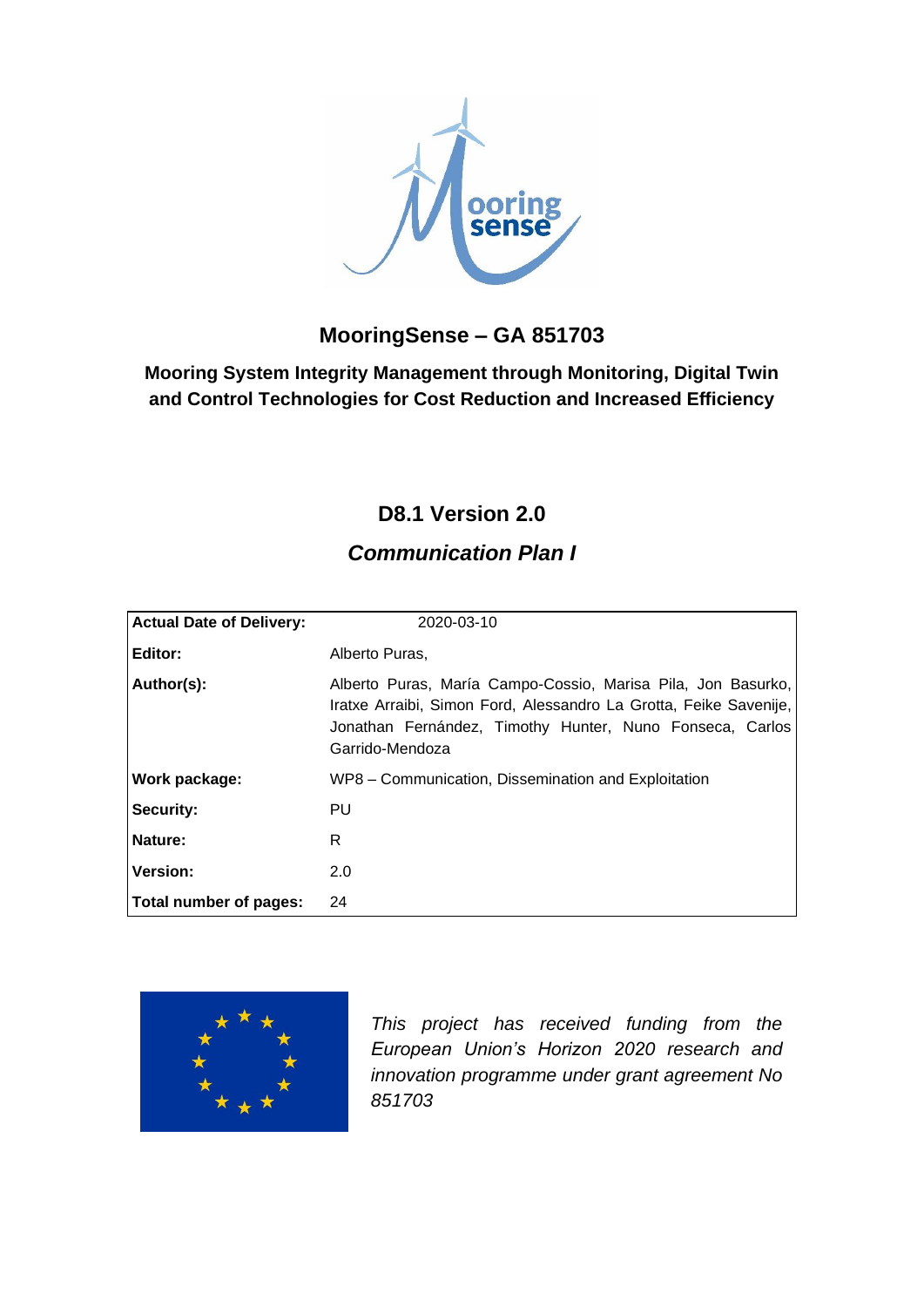

## <span id="page-1-0"></span>**Disclaimer**

Any dissemination of results must indicate that it reflects only the author's view and that the Agency is not responsible for any use that may be made of the information it contains

## **Document Control**

| <b>Version</b> | Details of Change  | Author | Approved   Date |          |
|----------------|--------------------|--------|-----------------|----------|
| 1.0            | Document Created   | MC     | AP              | 24.01.20 |
| 2.0            | Include disclaimer | AP     | AP              | 10.03.20 |

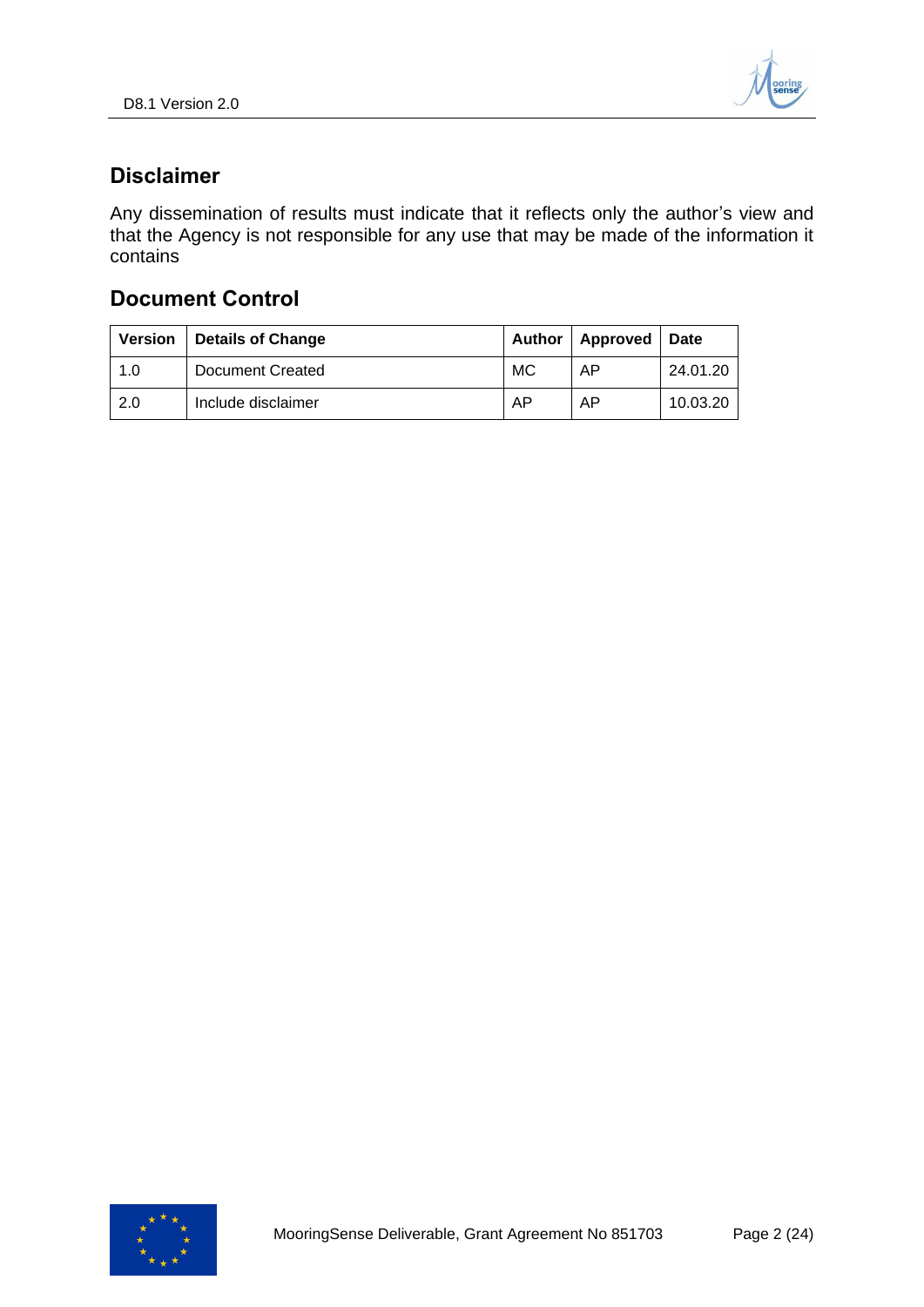

## <span id="page-2-0"></span>**Executive Summary**

This document contains the MooringSense Communication Plan, which has been designed to be in line with the definition provided by the H2020 programme and the contractual obligations. It includes the description of MooringSense communication strategy, the project visual identity and communication material.

Since communication actions and dissemination activities can overlap and make use of the same tools, the present document is complemented with the Dissemination and Exploitation Plan.

To allow continuous Communication Plan adaptation, the initially defined plan will be updated twice along the project duration, in Months 12 and 24.

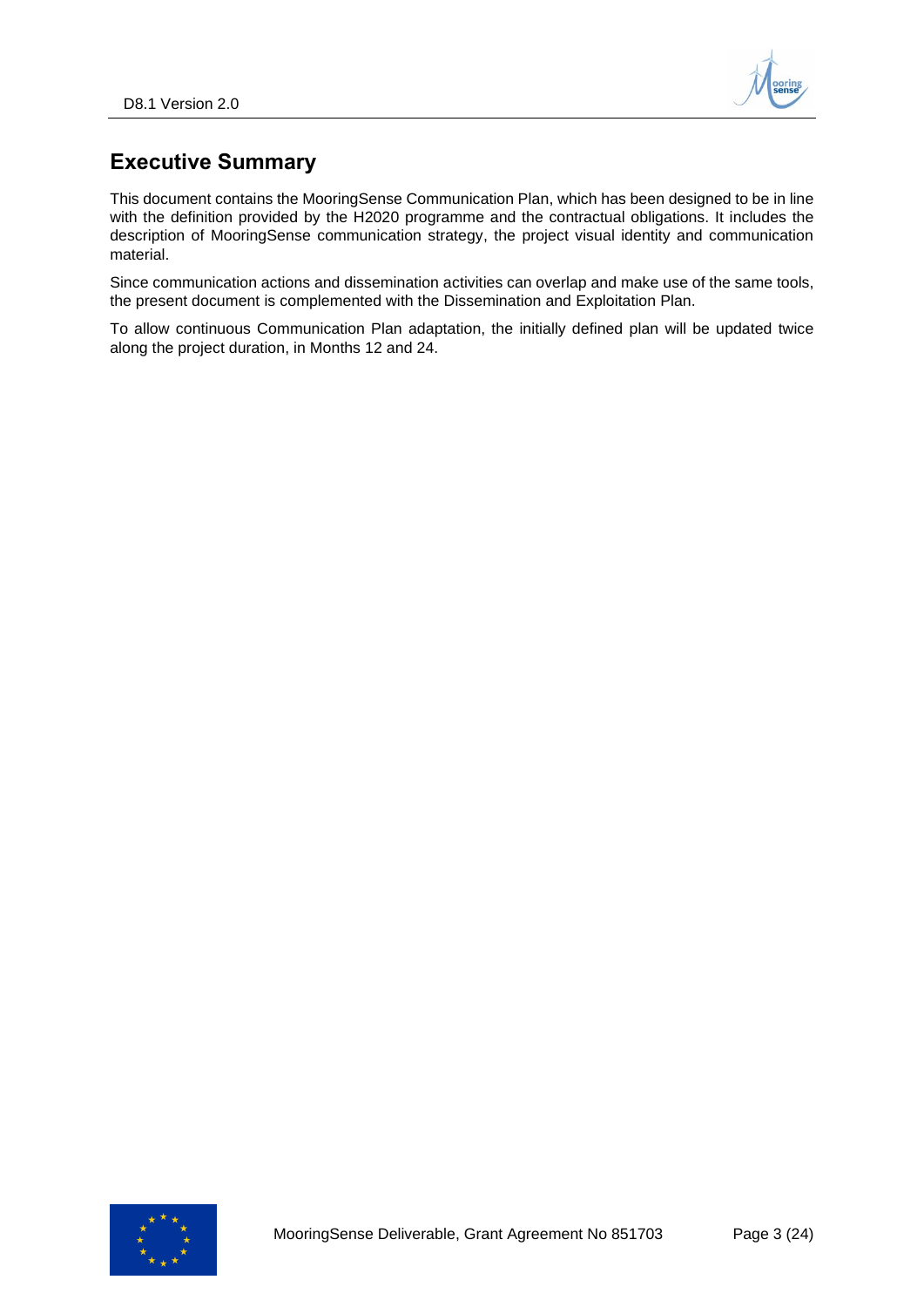

## <span id="page-3-0"></span>**Table of Contents**

| 1. |     |  |  |  |  |
|----|-----|--|--|--|--|
|    | 1.1 |  |  |  |  |
|    | 1.2 |  |  |  |  |
|    | 1.3 |  |  |  |  |
|    | 1.4 |  |  |  |  |
|    | 1.5 |  |  |  |  |
| 2. |     |  |  |  |  |
| 3. |     |  |  |  |  |
|    | 3.1 |  |  |  |  |
|    | 3.2 |  |  |  |  |
|    | 3.3 |  |  |  |  |
| 4. |     |  |  |  |  |
|    | 4.1 |  |  |  |  |
|    | 4.2 |  |  |  |  |
|    |     |  |  |  |  |
|    |     |  |  |  |  |
|    | 4.3 |  |  |  |  |
|    | 4.4 |  |  |  |  |
|    | 4.5 |  |  |  |  |
|    | 4.6 |  |  |  |  |
|    | 4.7 |  |  |  |  |
|    | 4.8 |  |  |  |  |
|    | 4.9 |  |  |  |  |
|    |     |  |  |  |  |
|    |     |  |  |  |  |
| 5. |     |  |  |  |  |
|    |     |  |  |  |  |

# <span id="page-3-1"></span>**List of tables**

|--|--|

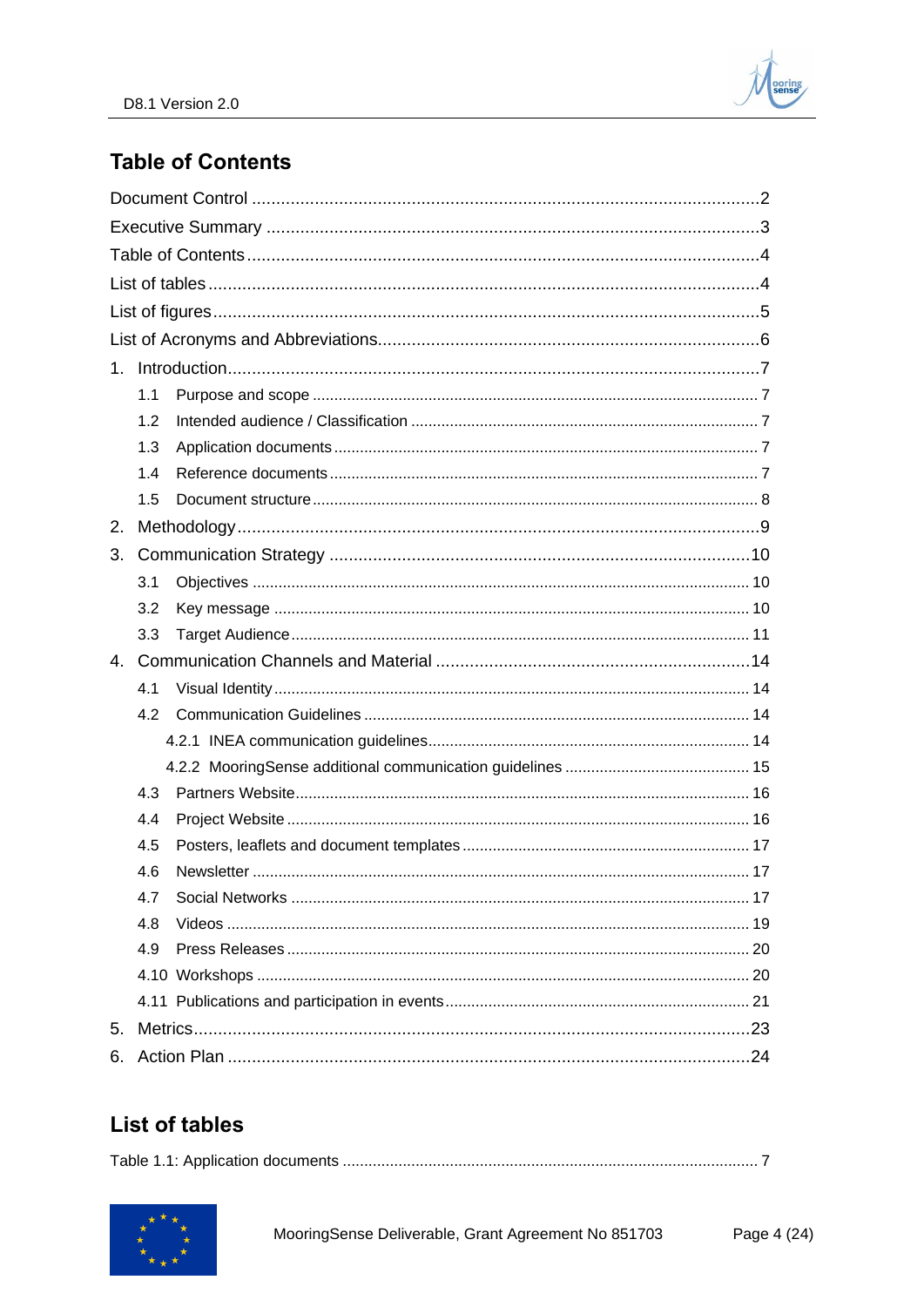| Table 3.1: Communication targets and appropriate communication tools  11 |  |
|--------------------------------------------------------------------------|--|
|                                                                          |  |

# <span id="page-4-0"></span>**List of figures**

| Figure 4.2: EU emblem reproductions in black & white, 2 colours white & blue and colour |  |
|-----------------------------------------------------------------------------------------|--|
|                                                                                         |  |

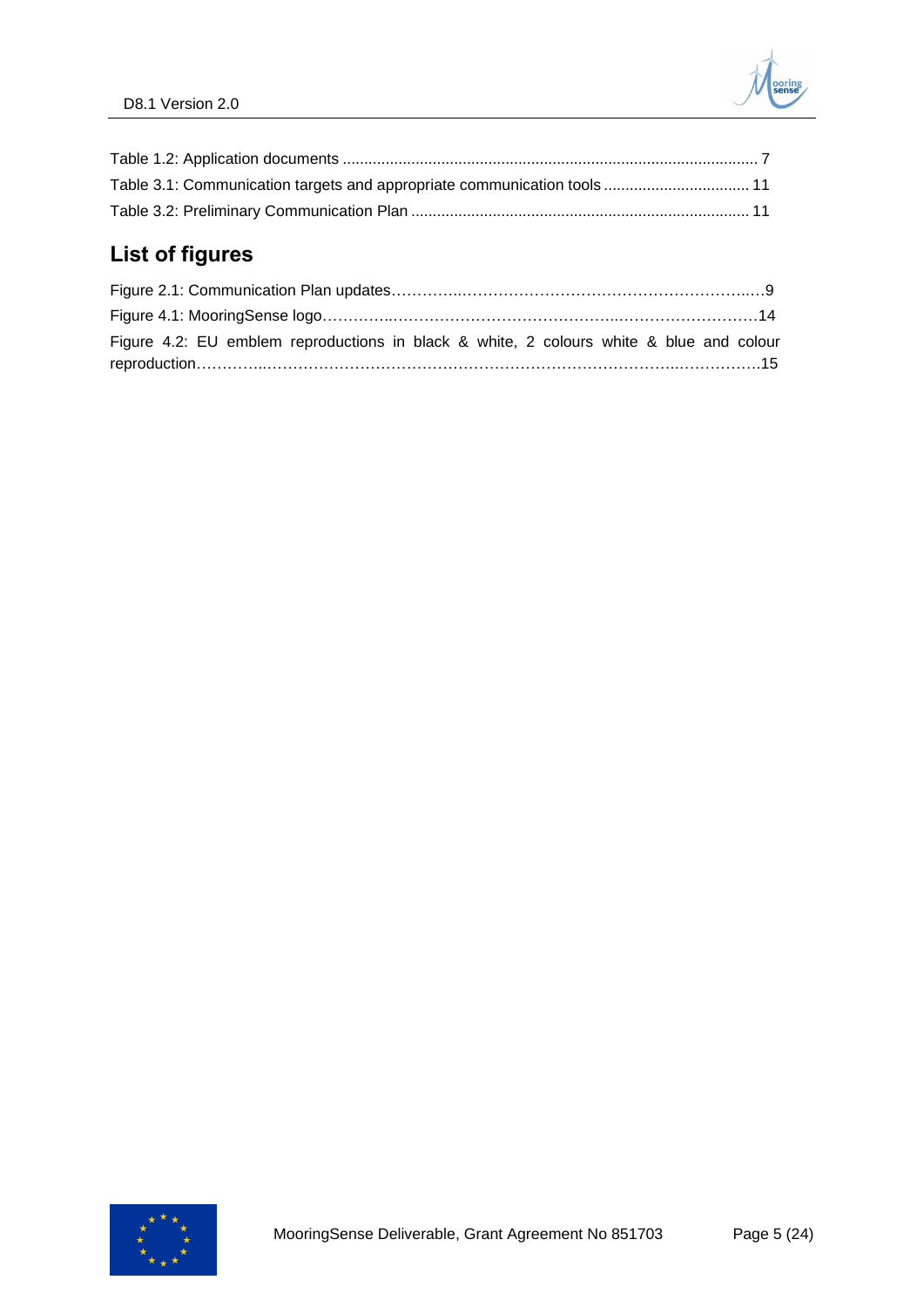

# <span id="page-5-0"></span>**List of Acronyms and Abbreviations**

| <b>Term</b>      | <b>Description</b>                       |
|------------------|------------------------------------------|
| B <sub>2</sub> B | <b>Business to business</b>              |
| EERA             | European Energy Research Alliance        |
| EU               | European Union                           |
| <b>FOW</b>       | <b>Floating Offshore Wind</b>            |
| <b>FOWT</b>      | <b>Floating Offshore Wind Turbine</b>    |
| H2020            | Horizon 2020                             |
| <b>INEA</b>      | Innovation and Networks Executive Agency |
| <b>IPR</b>       | Intellectual Property Right              |
| <b>JP</b>        | Joint Programme                          |
| <b>OPEX</b>      | <b>Operational Expenditure</b>           |
| <b>OW</b>        | <b>Offshore Wind</b>                     |
| O&G              | Oil and gas                              |
| O&M              | Operation and Maintenance                |
| <b>RDI</b>       | Research, Development and Innovation     |
| R&I              | Research and Innovation                  |
| <b>SME</b>       | Small and medium enterprise              |
| <b>SHM</b>       | <b>Structural Health Monitoring</b>      |
| <b>URL</b>       | Universal Resource Locator               |
| <b>WP</b>        | <b>Work Package</b>                      |

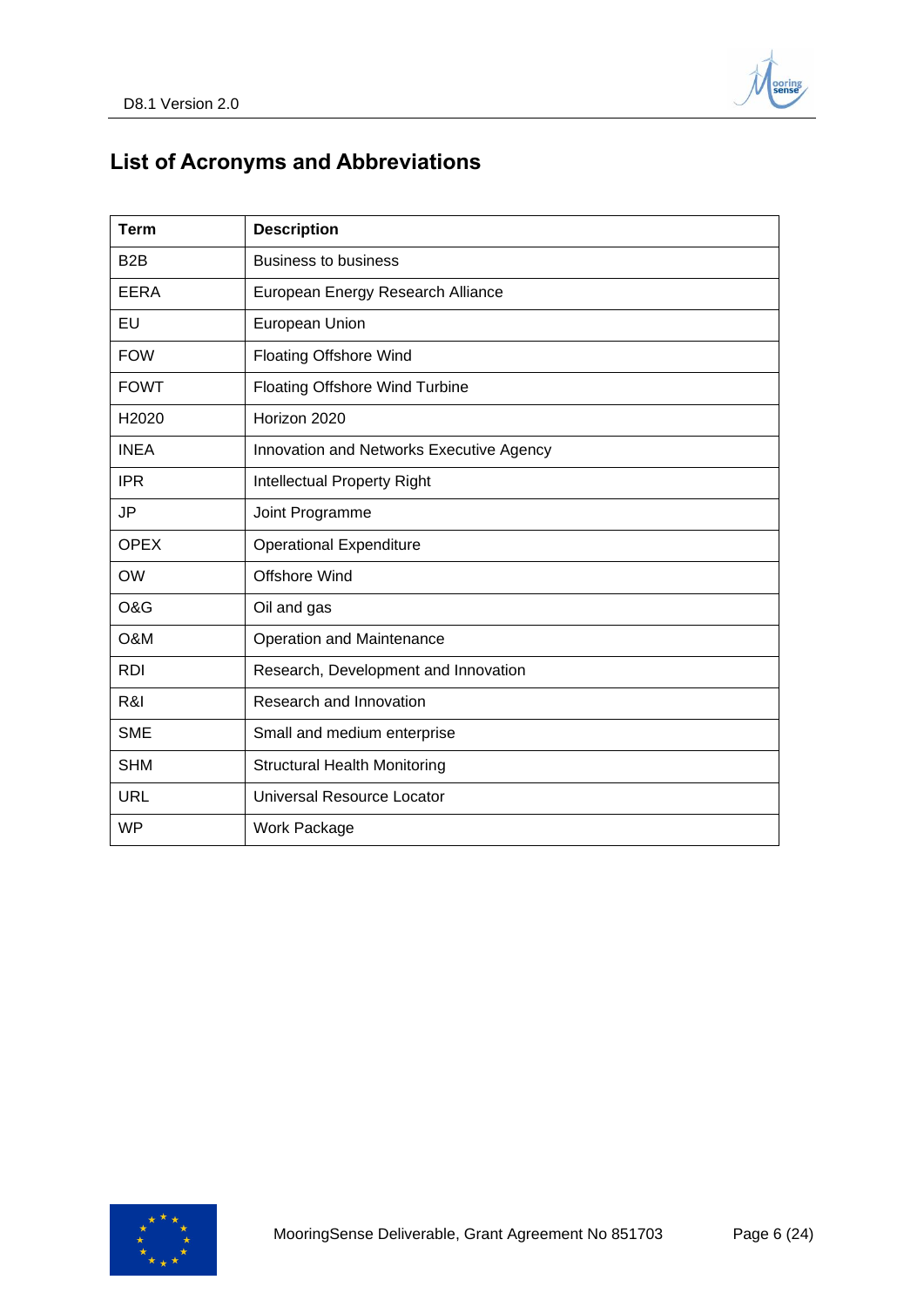

## <span id="page-6-0"></span>**1. Introduction**

The effective MooringSense communication requires to set strategic measures to reach a multitude of audiences beyond the project own community (e.g. industrial and scientific communities), including the media and the public in general. At this regard, it is considered of paramount importance to reach out to the European society in order show the impact and benefits of EU-funded research and innovation activities, and how MooringSense addresses societal challenges related to decarbonization and energy security, providing innovative solutions with high impact.

## <span id="page-6-1"></span>**1.1 Purpose and scope**

The purpose of the MooringSense's Communication Plan is to define the set of actions and measures, as well as the communication material to be used in the promotion of the project and its results during the whole lifetime of the action. Consequently, this first version of the Communication Plan (M3) will be updated twice during the project lifetime, in M12 and M24.

The first version of the Communication Plan covers:

- The communication strategy definition, where main objectives, key message and ideas and target audience are identified.
- The communication channels and material: visual identity, guidelines, project website, posters, leaflets, templates, newsletters, social networks, videos, press releases and workshops).
- The definition of metrics and targets to be used to assess the communication activity and its results.
- A planification of the communication activities.

### <span id="page-6-2"></span>**1.2 Intended audience / Classification**

This document is intended for all project partners, WP leaders and WP participants. The document is also intended for use outside the project, it is therefore classified as a public document.

Relevant parts of this study can however be used in public documents.

### <span id="page-6-3"></span>**1.3 Application documents**

<span id="page-6-5"></span>Inputs from the following documents were used as a source of information for preparing this document:

#### **Table 1.1: Application documents**

| <b>REF</b> | <b>Document</b>                         |
|------------|-----------------------------------------|
| AD-01      | Grant Agreement - 851703 - MooringSense |
| AD-02      | Consortium Agreement - MooringSense     |

### <span id="page-6-4"></span>**1.4 Reference documents**

<span id="page-6-6"></span>The following list contains references to other deliverables of the MooringSense project mentioned in the present document, where complementary information can be found:

#### **Table 1.2: Application documents**

| I REF        | <b>Document</b>                                           |
|--------------|-----------------------------------------------------------|
| <b>RD-01</b> | D8.6 Communication and Dissemination Report on Activities |

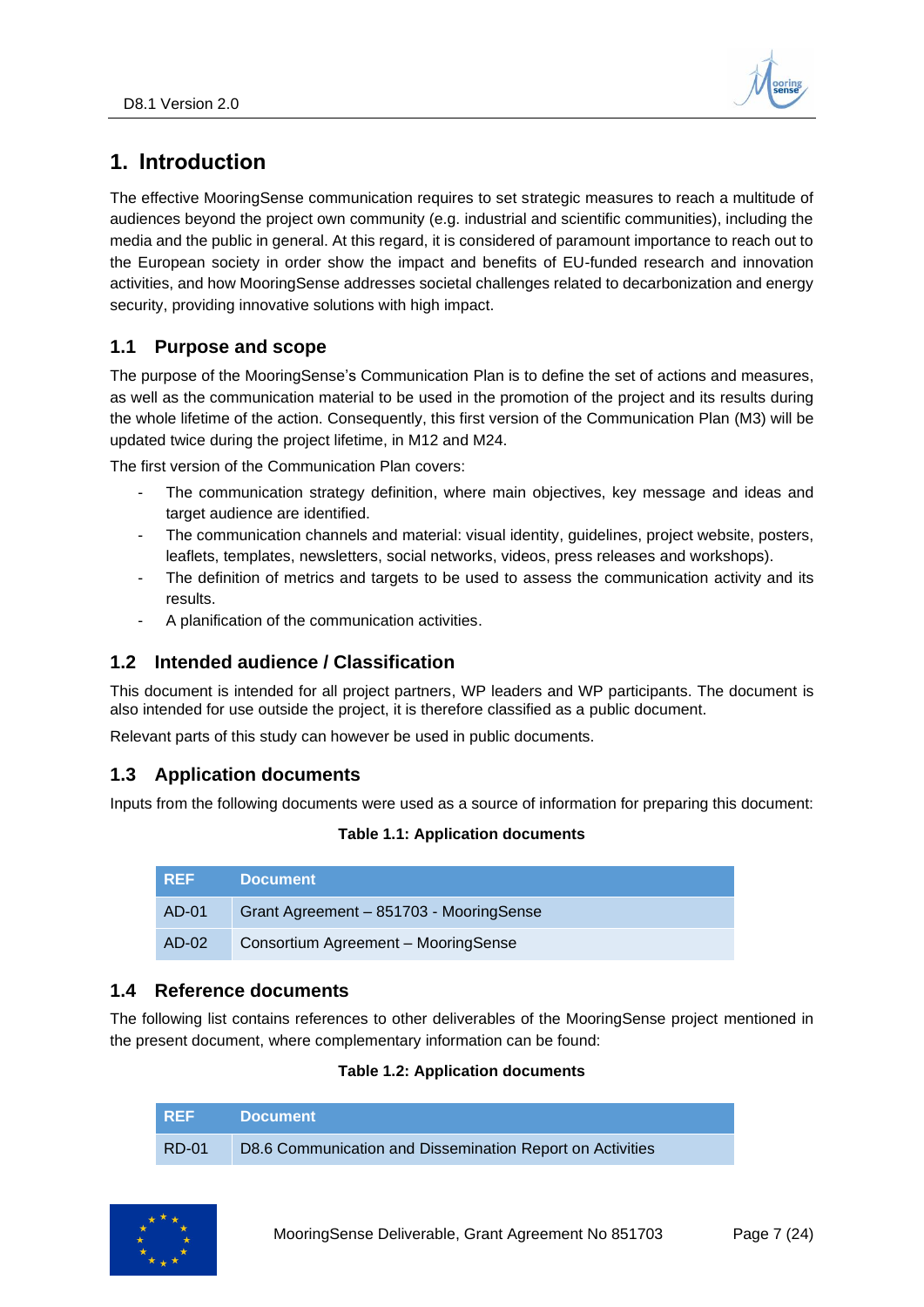

## <span id="page-7-0"></span>**1.5 Document structure**

The document is structured in the following sections:

- Section 2 provides a brief description of the methodology.
- Section 3 describes the MooringSense communication strategy through the identification of main objectives, key message and target audience.
- Section 4 provides detailed information about the commercial material that will be used in the project
- Section 5 details the metrics that will be used for the assessment of communication activities
- Section 6 provides the GANTT of the communication action plan

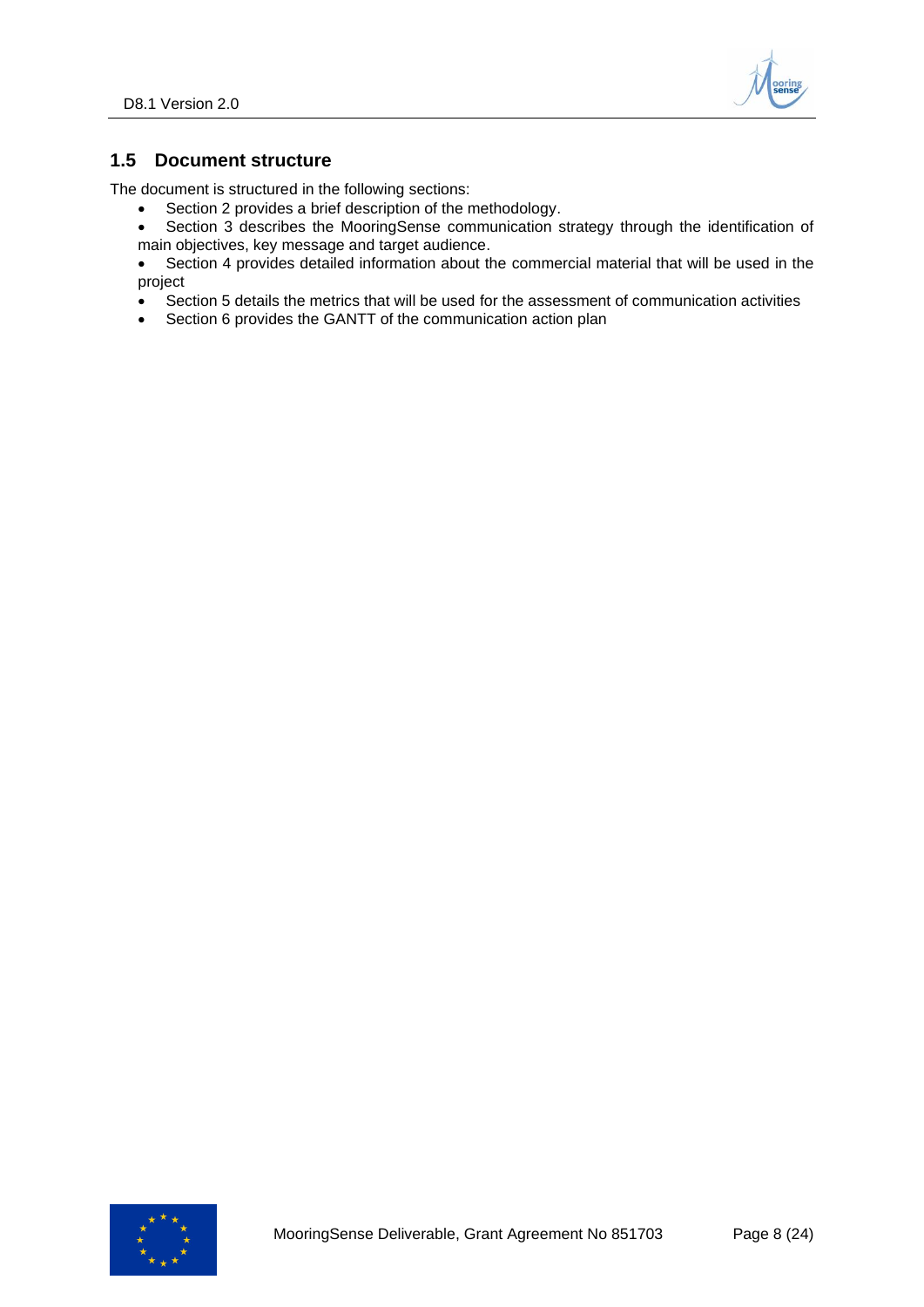

## <span id="page-8-0"></span>**2. Methodology**

In addition to dissemination of MooringSense project results, partners will make a remarkable effort to effectively communicate the project and its impacts. All the communication activities will be accomplished through a specific communication plan that will be designed and implemented within the project. This plan intends to be used by the MooringSense project partners as a guide to develop their individual and collective communication activities according to the communication strategy defined.

The communication plan described in this document comprises a wide variety of measures to ensure the fulfilment of communication objectives, as well as, the definition of metrics to enable the communication success assessment.

Finally, the communication plan will be updated along the project to ensure the achievement of communication targets. Plan updates have been scheduled with the following calendar:



#### <span id="page-8-1"></span>**Figure 2.1: Communication Plan updates**

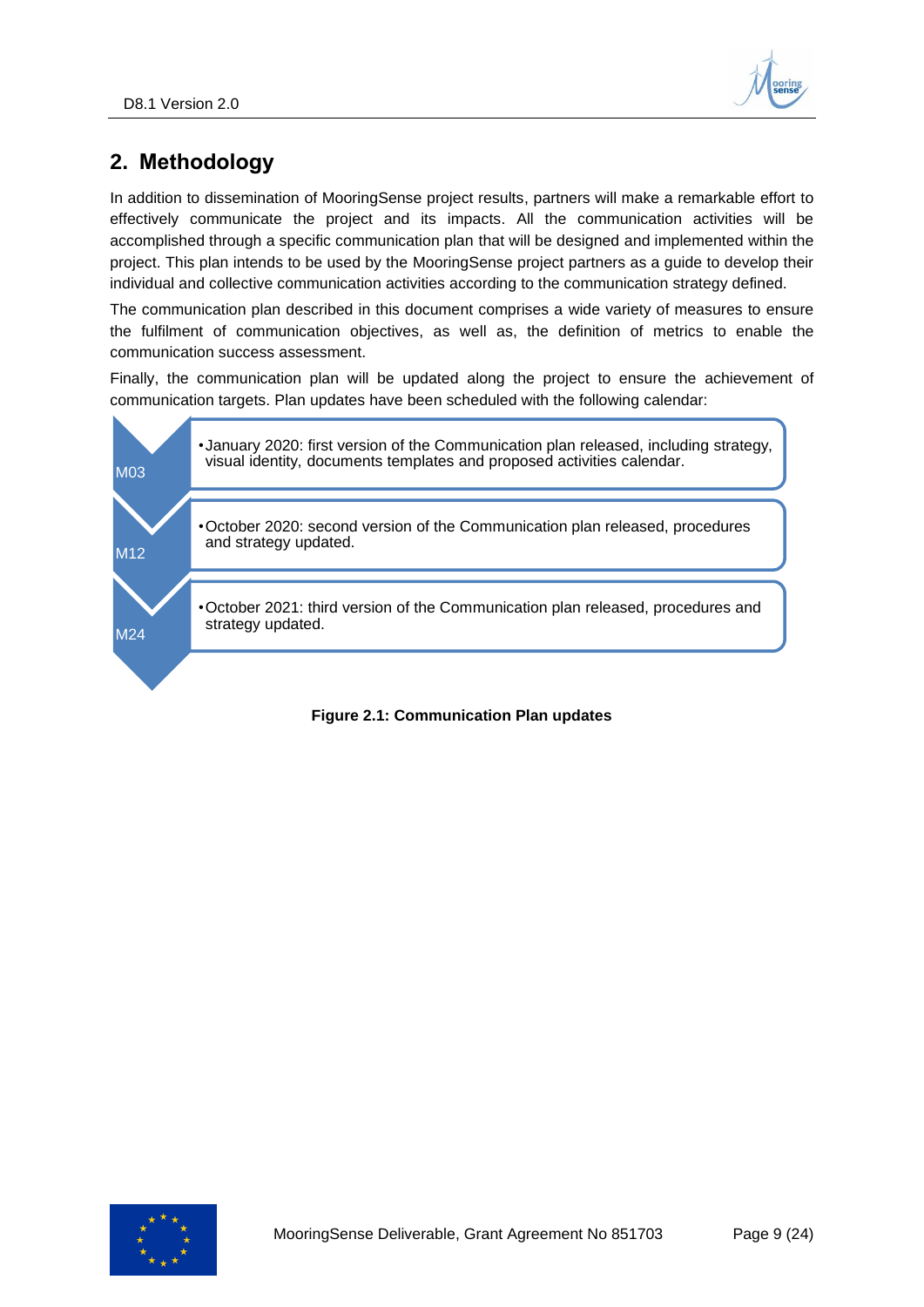

## <span id="page-9-0"></span>**3. Communication Strategy**

### <span id="page-9-1"></span>**3.1 Objectives**

The communication strategy of MooringSense project has three main goals:

- 1. **Project traceability:** Tracing the project implies constantly and coherently communicating its development, the main milestones reached and the most relevant results. Openness has been a priority, but at the same time issues regarding IPR protection will be taken into account.
- 2. **Broader socialization**. Technological innovations and cost reductions achieved by the European industry has paved the way for the wind energy sector to emerge as a strategic sector for the European economy and for its growth and decarbonization. However, proactive innovation is still needed to keep the EU wind industry's competitive edge and technology innovation efforts. The socialization goals can be stated as:
	- a) EU R&I strategy and MooringSense alignment (e.g. improving operation and maintenance via digitization).
	- b) Public funding leveraged to unlock private investment in R&I.
	- c) Remove barriers regarding social acceptance of FOW.
- 3. **Raise awareness** of the paramount importance for Europe of wind energy, in particular the OW energy, as a strategic sector for the European economy and for the wellbeing and prosperity of European societies**.**

The present Communication Plan details the instruments intended to be used by the MooringSense consortium to ensure the above mentioned goals. Communication activities will be continuously monitored and reported with detail in RD-01 (D8.6 Communication and Dissemination Report on Activities).

## <span id="page-9-2"></span>**3.2 Key message**

The key message is that the MooringSense project will help to reduce the cost associated to the production of offshore energy, enhancing the shift from production from fossil to renewable energy sources and contributing to solve the global climate and energy challenges.

Through the development of more efficient strategies and tools for mooring system integrity and control, MooringSense aims at reducing FOW operational costs by 10-15% and to increase the Annual Energy Production by 2-3%.

#### Key facts/ideas:

- O&M costs in FOW farms can range between 6% and 20% of the whole Life Cycle Cost depending on site conditions and the FOWT technology concept. At the same time, maintenance accounts for the largest portion of O&M effort, cost and risk.

- MooringSense will foster the shift from unscheduled maintenance to schedule maintenance, since scheduled maintenance results in reduced costs of services and optimized availability (less downtime).

- Mooring systems failure statistics in the O&G sector show unexpected high failure rates. From this data, it can be derived that there is a high degree of uncertainty related to mooring systems performance and O&M costs. Even more if we considered the higher complexity of FOWT loading conditions.

- Current control strategies are conservative and control parameters are tuned in a not coordinated way along the wind farm. On the other hand, FOWT components are sized to withstand the worst-case extreme and fatigue loads. If more holistic control strategies were developed and applied it could lead to improved operation of FOW farms and increased efficiency, since an optimal balance between loads and energy production could be reached.

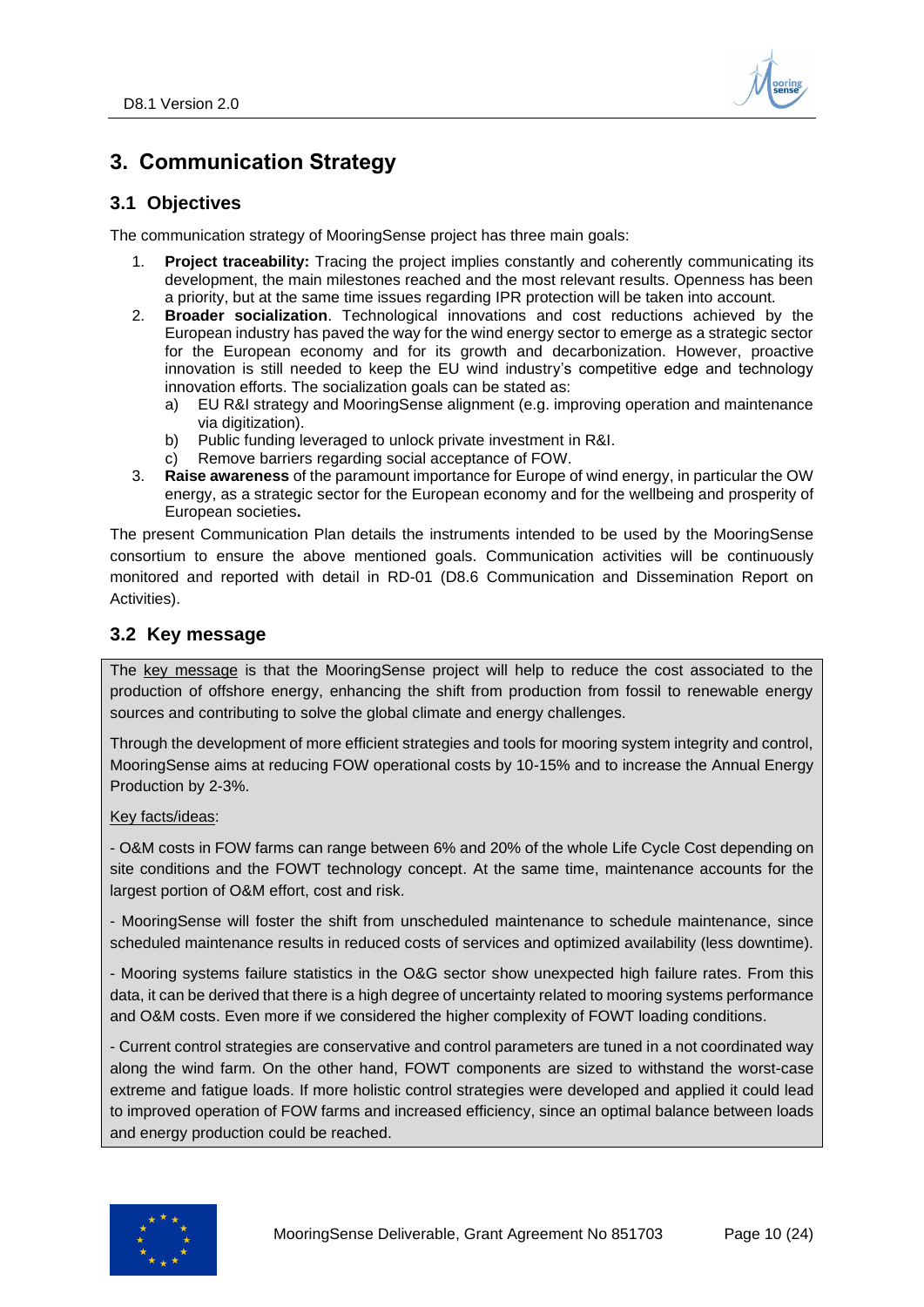## <span id="page-10-0"></span>**3.3 Target Audience**

To ensure the maximum effectiveness of the communication plan, potential interested parties have been identified and grouped, in order to address specific messages via the optimal channels:

<span id="page-10-1"></span>

| <b>Stakeholders</b>     | <b>Objectives [Impact]</b>       | <b>Communication Activity/Channel</b>                                               |
|-------------------------|----------------------------------|-------------------------------------------------------------------------------------|
| General public          | To raise project awareness [Low] | Visual identity; Website; Infographic                                               |
| Green organizations     | To inform about environmental    | video; Brochures, flyers, leaflets; Press<br>Social<br>media: YouTube,<br>releases: |
|                         | aspects [Medium]                 | Facebook, Twitter and LinkedIn.                                                     |
| EU/International        | To inform about the latest       | addition to the above mentioned<br>In.                                              |
| associations<br>or      | advancements of research in the  | Public<br>channels:<br>deliverables;                                                |
| platforms in the Energy | field [Medium]                   | Demonstrators; Workshops;                                                           |
| Sector.                 |                                  |                                                                                     |
| Governmental            | To have their support, as their  | In addition to the above mentioned                                                  |
| agencies & regulatory   | impact is high [High]            | channels:                                                                           |
| bodies                  |                                  | B2B meetings with experts and relevant                                              |
| Scientific community    | To exchange knowledge,           | stakeholders.                                                                       |
|                         | research findings and best       |                                                                                     |
|                         | practices developed in related   |                                                                                     |
|                         | projects [High]                  |                                                                                     |
| Industry/SME<br>and     | Create potential                 |                                                                                     |
| <b>Advisory Board</b>   | commercialization opportunities  |                                                                                     |
|                         | with stakeholders [High]         |                                                                                     |

#### **Table 3.1: Communication targets and appropriate communication tools**

<span id="page-10-2"></span>The main roles of the project target groups are as follows:

#### **Table 3.2: Preliminary Communication Plan**

| <b>Audience</b>                                     | <b>General</b><br>public | <b>Green</b><br>organiz<br>ations | <b>EU/Inter</b><br>national<br>associa<br>tions | <b>Public</b><br><b>bodies</b> | <b>Scientif</b><br>ic.<br>commu<br>nity | ndustry/SME<br>and Advisory<br><b>Board</b> |
|-----------------------------------------------------|--------------------------|-----------------------------------|-------------------------------------------------|--------------------------------|-----------------------------------------|---------------------------------------------|
| Increase project visibility                         | ✓                        | $\checkmark$                      | ✓                                               | ✓                              | ✓                                       | ✓                                           |
| input/feedback<br>Give<br>on<br>project development | ✓                        | $\checkmark$                      | $\checkmark$                                    | ✓                              | $\checkmark$                            | ✓                                           |
| <b>Market</b><br>Generate<br>opportunities          | X                        | $\checkmark$                      | $\checkmark$                                    | X                              | X                                       |                                             |
| project<br><b>Support</b><br>development            | X                        | $\checkmark$                      | $\checkmark$                                    | ✓                              | $\checkmark$                            | ✓                                           |
| <b>Advance Collaboration</b>                        | Χ                        | $\checkmark$                      | $\checkmark$                                    | ✓                              | ✓                                       | ✓                                           |

According to the different target groups and communication objectives identified, the following activities are planned:

#### • **Objective 1: Improving Competitiveness and Market Uptake**

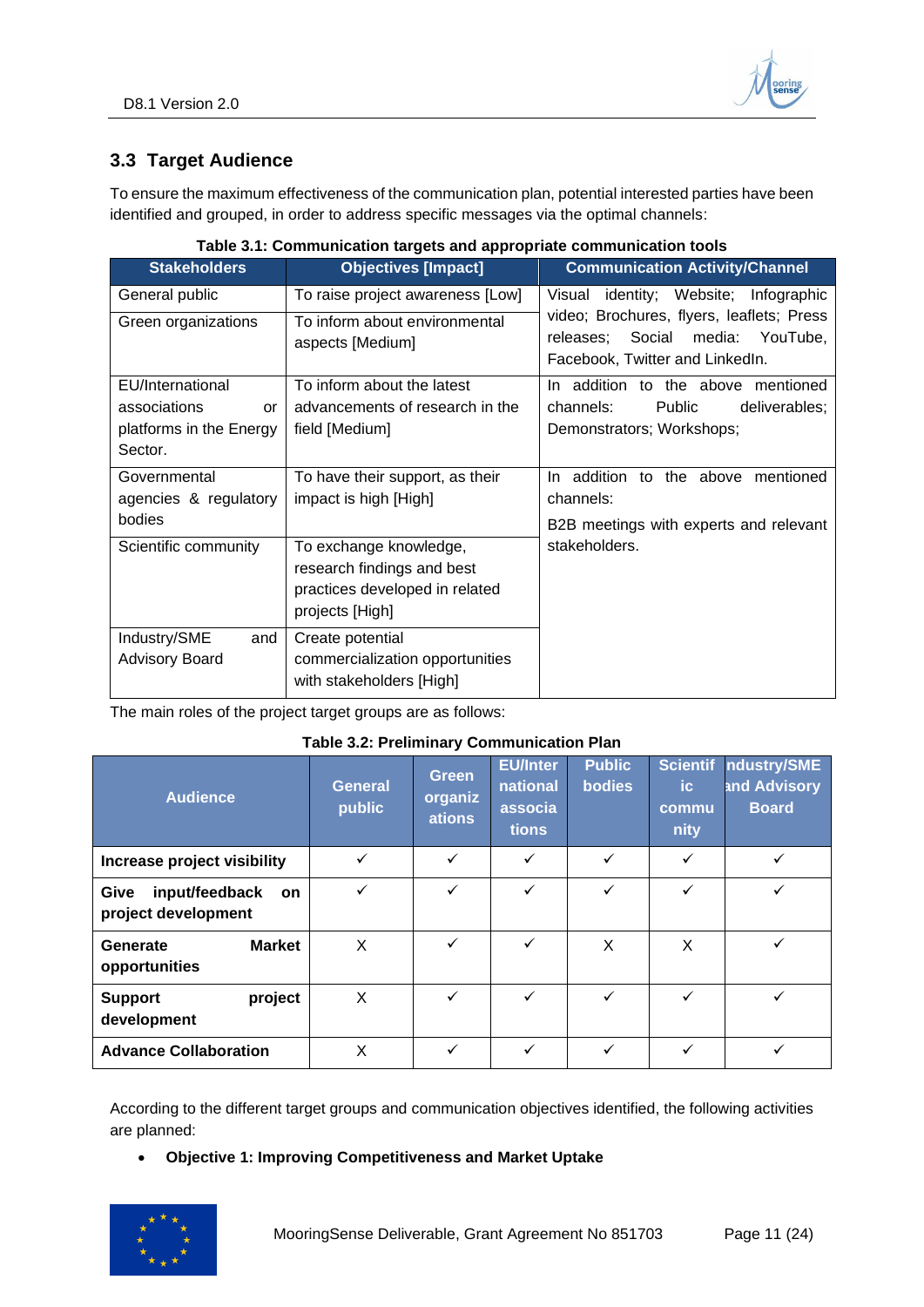

| <b>To WHOM</b>                                        | <b>WHY and WHAT</b>                                                                                                                                                                                                                     | <b>HOW</b>                                                                                                                                                                                                                                                                                                                                           |  |  |
|-------------------------------------------------------|-----------------------------------------------------------------------------------------------------------------------------------------------------------------------------------------------------------------------------------------|------------------------------------------------------------------------------------------------------------------------------------------------------------------------------------------------------------------------------------------------------------------------------------------------------------------------------------------------------|--|--|
| Industry-FOW<br>operators<br>and<br>service providers | Inform potential customers about<br>benefits and potentials of the<br>MooringSense development and<br>receive feedbacks from an end-<br>user point of view                                                                              | with<br>Direct<br>contact<br>end-users<br>in.<br>workshops, discussions with the industrial<br>partners (Advisory Board),<br>dedicated<br>information<br>brochures.<br>website.<br>on<br>presentations in relevant European and<br>National associations (EERA JP WIND ),<br>participation in exhibition events.                                     |  |  |
| Industry - European<br><b>OW</b>                      | Increase critical mass on<br>potential<br>identify<br>the<br>market,<br>foster<br>wider<br>synergies,<br>commercialisation<br>results,<br>0f<br>establish cooperation relations and<br>maximize<br>extend<br>and<br>project<br>impacts. | Dedicated workshops, conferences and<br>brochures. Participation in EU (Wind<br>Europe, Vanguard Initiative, EERA JP<br>WIND and JP OCEAN) and national<br>associations (e.g. Reoltec, Enermar,<br>Belgian Energy Research Alliance).<br>MooringSense will participate actively at<br>key conferences and exhibition EU events<br>about Wind Energy. |  |  |
| Industry - Investors,<br>Banks, Insurance             | Provide awareness & means for<br>reducing OPEX and life cycle cost<br>efficiency.                                                                                                                                                       | Specific meetings with the participation of<br>contractors/investors as Equinor, EDF,<br>Members of the MooringSense Advisory<br>Board, Worley Parsons, Navantia, DNV<br>GL, NREL and Dragados Offshore in<br>dedicated meetings.                                                                                                                    |  |  |

## • **Objective 2: Improving Public Perception and Societal image**

| <b>To WHOM</b>                                                                                                                                     | <b>WHY and WHAT</b>                                                                                                                                                                                                     | <b>HOW</b>                                                                                                                                                                                                                                                                                                                                                                                 |
|----------------------------------------------------------------------------------------------------------------------------------------------------|-------------------------------------------------------------------------------------------------------------------------------------------------------------------------------------------------------------------------|--------------------------------------------------------------------------------------------------------------------------------------------------------------------------------------------------------------------------------------------------------------------------------------------------------------------------------------------------------------------------------------------|
| public<br>General<br>$\frac{1}{2}$<br>citizens,<br>European<br>Green Organizations,<br>Public Bodies<br>and<br>Scientific community<br>in general. | Make wider community aware of<br>impact of EU research, Energy<br>Union Strategy and the strategic<br>targets related to OW. Improve<br>public image of OW technology.<br>Enable contacts with the project<br>partners. | MooringSense website; press releases;<br>social media (e.g. Facebook, Twitter, and<br>LinkedIn); project dissemination material;<br>creation of MooringSense infographic<br>video (YouTube, exhibitions), interviews<br>in local media and science magazines.<br>Links with consortium members' activities<br>for the promotion of scientific culture and<br>new clean energy technologies |
| <b>Scientific Community</b><br>R&D.<br>Other<br>initiatives and project<br>consortia                                                               | Use<br>joint<br>synergies,<br>e.g.<br>resources; uptake of suitable<br>developments.<br>external<br>Exchange of results in other OW<br>projects, and cooperative work.                                                  | Networks and websites, participation in<br>CSAs, joint workshops, cross-project<br>networks, joint <b>conferences</b> ,<br>partner<br>cooperation agreements<br>with<br>other<br>H2020 projects.                                                                                                                                                                                           |

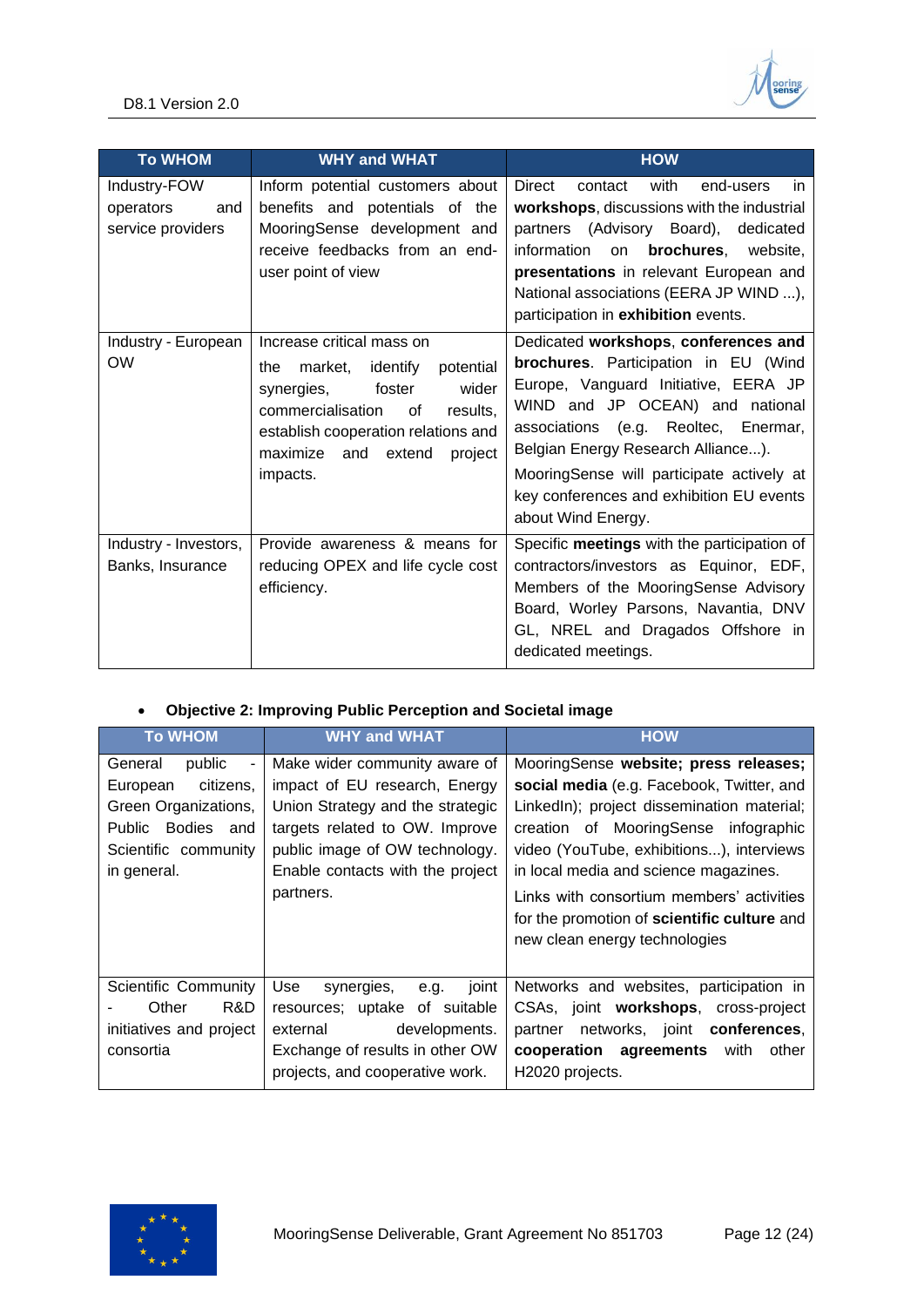

| <b>Scientific Community</b> | people; Inform<br>Attract<br>voung<br>about job opportunities; Improve<br>technical skills for under- post-<br>graduate students.                                                                       | Training material,<br><b>presentations</b> at<br>universities, twinning projects, internal<br>placements for students, newsletters to<br>technical<br>and<br>public<br>target<br>groups<br>information.                                                                  |
|-----------------------------|---------------------------------------------------------------------------------------------------------------------------------------------------------------------------------------------------------|--------------------------------------------------------------------------------------------------------------------------------------------------------------------------------------------------------------------------------------------------------------------------|
| Other sectors               | information<br>Get<br>latest<br>on<br>development and available new<br>solutions; Initiate cooperation<br>with other industry sectors such<br>as O&G, offshore aquaculture or<br>shipping/shipbuilding. | Desk<br>research.<br>networks<br>the<br>οf<br>MooringSense partners who are active in<br>other synergetic sectors (e.g. Intecsea,<br>Vicinay and Bridon-Bekaert for O&G,<br>Sintef Ocean for aquaculture and ocean<br>energy, and also TNO for environmental<br>issues). |

## • **Objective 3: Removing external barriers towards application**

| <b>To WHOM</b>     | <b>WHY and WHAT</b>               | <b>HOW</b>                                   |
|--------------------|-----------------------------------|----------------------------------------------|
| Cross-industry     | Transmit findings and needs of    | Participation in <b>meetings</b> in standard |
| (ISO,<br>standards | standards to increase<br>critical | committees on EU and national level,         |
| Class Societies,   | mass across sectors.              | similar challenges &<br>barriers<br>facing   |
|                    |                                   | (technical, environmental,<br>social         |
|                    |                                   | acceptance, etc)                             |
| Research           | consideration<br>οf<br>Ensure     | Public deliverables and reports to EU        |
| Administration     | achievements and RDI needs for    | associations,<br>with<br>national<br>contact |
| funding<br>and     | future research programmes.       | governments                                  |
| authorities        |                                   |                                              |

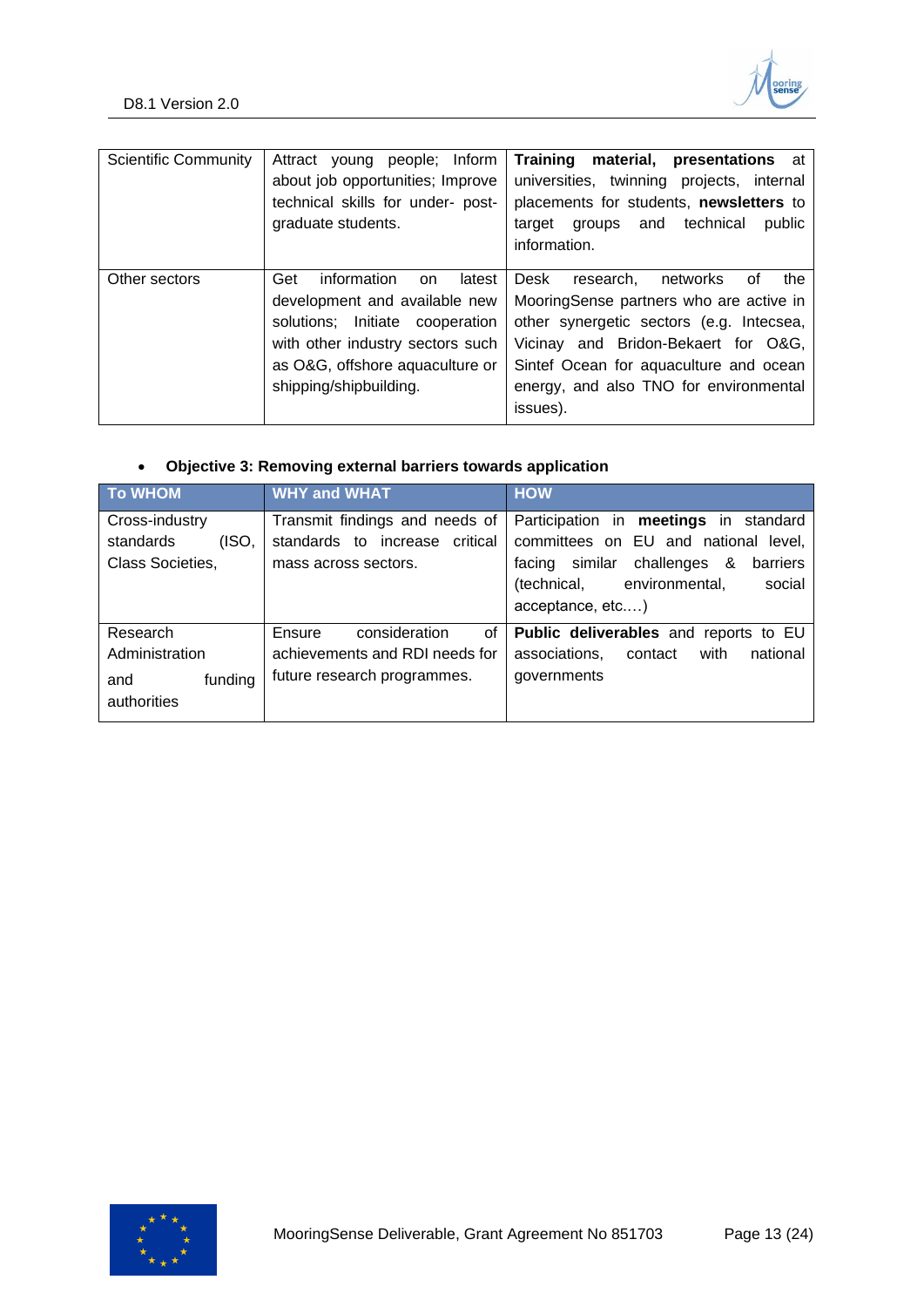

## <span id="page-13-0"></span>**4. Communication Channels and Material**

## <span id="page-13-1"></span>**4.1 Visual Identity**

In line with the H2020 visual guidelines, a visual identity has been created for the project, comprising a logo and style in different formats.

The logo has been designed as a word-picture-brand, taking into account the planned usage in both printed and digital media. The logo is built around the project name, including a clear symbol of both mooring lines and floating offshore wind turbines.

It is a very recognizable and eye-catching logo, easy to identify and will ease the project identification by the public:



**Figure 4.1: MooringSense logo**

<span id="page-13-4"></span>On the other hand, selected pantone will help the final user to identify the application environment of the developed technology as a marine application. This colour palette will be applied to the different documents' templates:

| <b>RGB</b>    |  |
|---------------|--|
| 151; 182; 217 |  |
| 106; 137; 187 |  |
| 45; 77; 139   |  |

#### **Table 1 MooringSense logo Pantone**

#### <span id="page-13-2"></span>**4.2 Communication Guidelines**

#### <span id="page-13-3"></span>**4.2.1 INEA communication guidelines**

The intention of these guidelines is to maintain coherence and uniformity in our dissemination and at the same time ensure compliance to EU requirements. These guidelines are based on the communication obligations signed on the Grant Agreement.

*Mandatory (as in grant agreement)*

- Before engaging in a communication activity, the beneficiaries must inform the Coordinator, that will inform the Agency.
- Communication material shall always display the EU emblem prominently. See [https://europa.eu/european-union/abouteuropa/legal\\_notices\\_en](https://europa.eu/european-union/abouteuropa/legal_notices_en) for more information on the use of the European emblem;

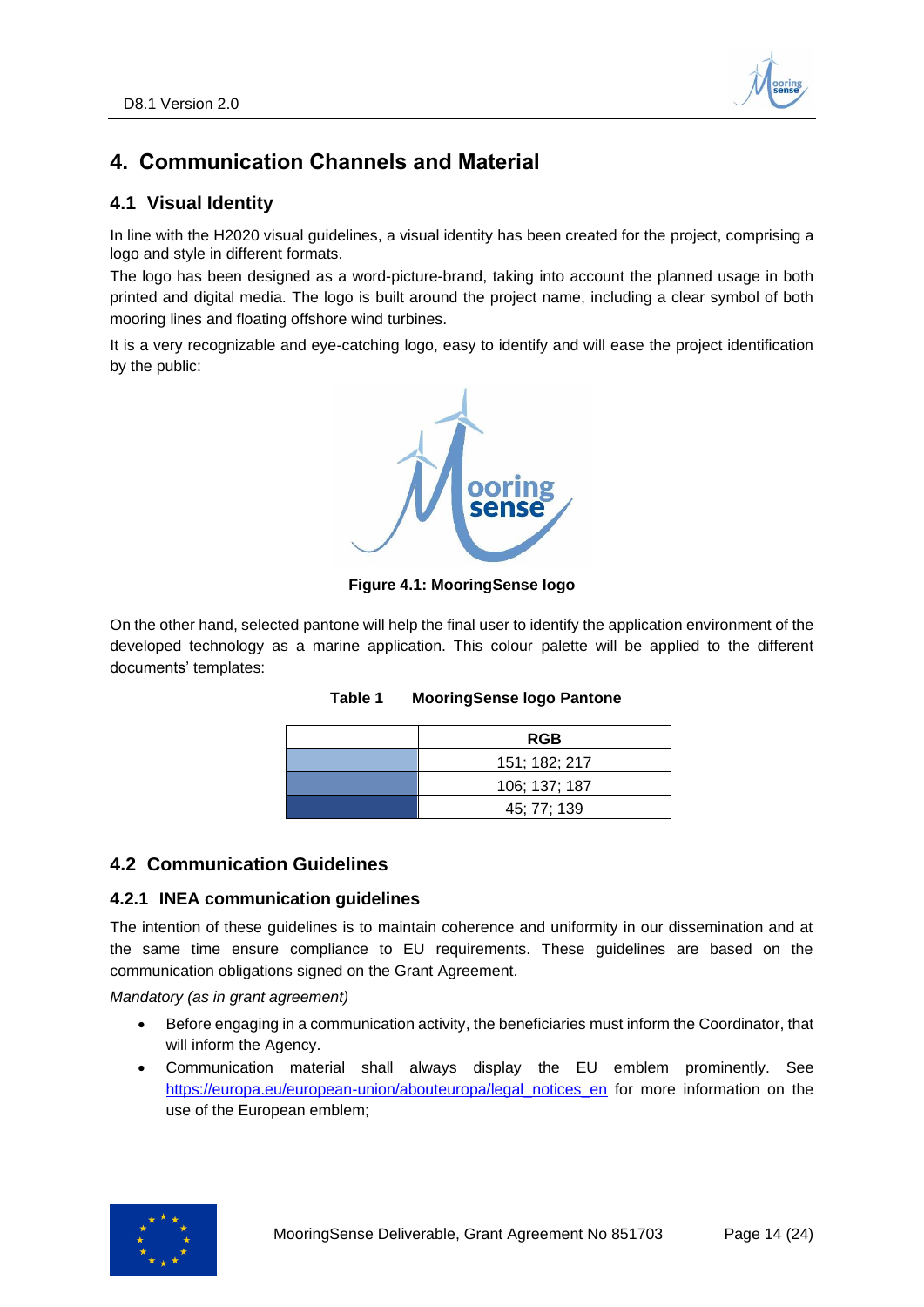



#### <span id="page-14-1"></span>**Figure 4.2: EU emblem reproductions in black & white, 2 colours white & blue and colour reproduction**

• Communication material shall always include the following text:

*This project has received funding from the European Union's Horizon 2020 research and innovation programme under grant agreement No 851703*

• Any communication activity must indicate that it reflects only the author's view and that the agency, and the Commission are not responsible for any use that may be made of the information it contains.

#### <span id="page-14-0"></span>**4.2.2 MooringSense additional communication guidelines**

In addition to the required, recommended and optional guidelines by the Commission, the project has confirmed their own guidelines. When in doubt or in the unexpected case of conflict, Commission guidelines always have priority.

• *Notification prior to dissemination*

All communication activities will be announced prior to dissemination to the Project Coordinator at: [WP8@mooringsense.com.](mailto:WP8@mooringsense.com)

• *Reference to website*

All dissemination activities will refer to the website URL of the project; All project members will ensure that their communication activity or product is also recorded on the MooringSense website: [www.mooringsense.eu](http://www.mooringsense.eu/)

• *Compliance to style*

In communication activities where project members present the project or on behalf of the project, all will use the MooringSense house style as much as possible over the affiliations house style (logo, and templates)

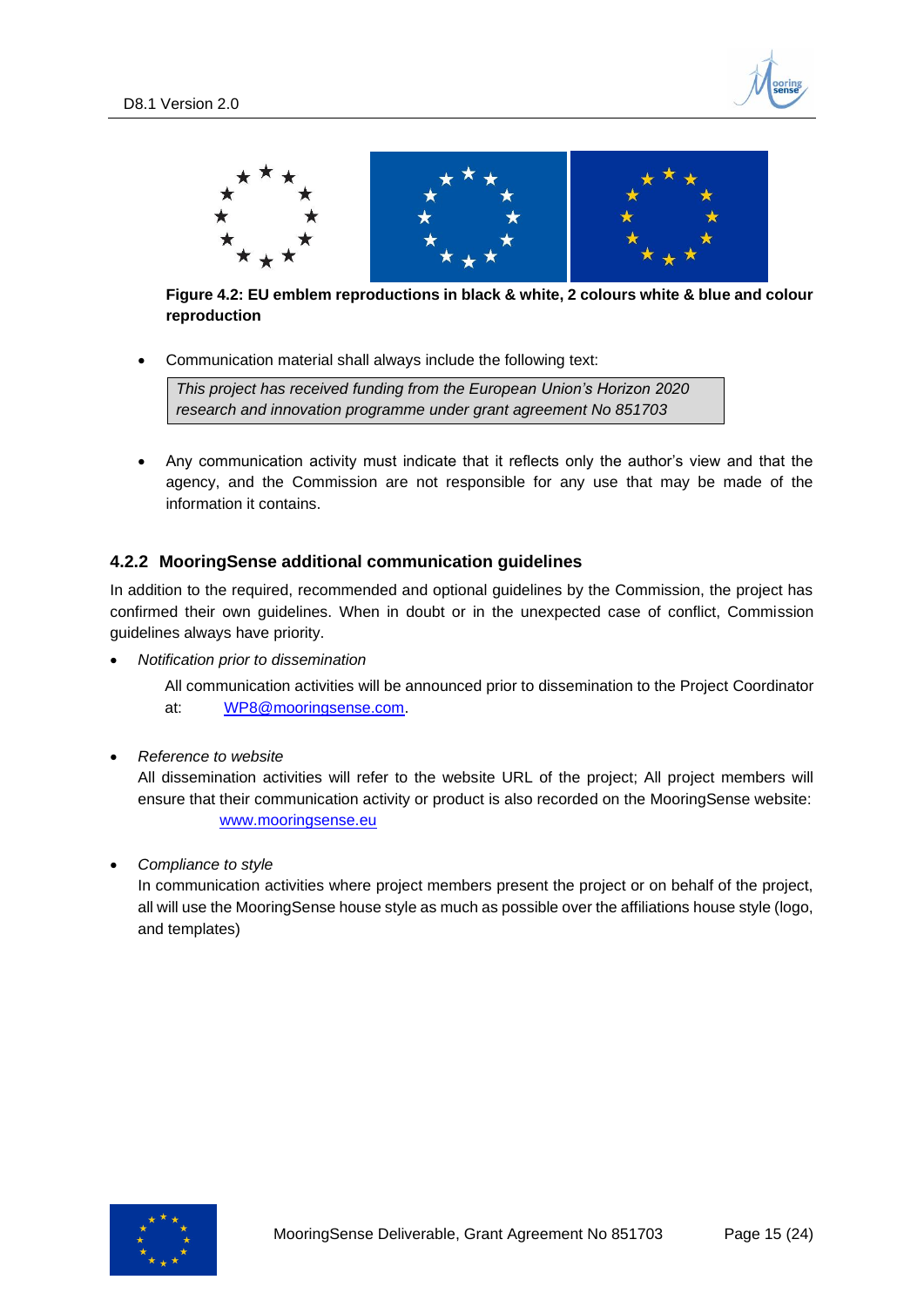

## <span id="page-15-0"></span>**4.3 Partners Website**

All the partners will include a mention to the MooringSense project and their contribution on their respective websites:

| <b>Partner</b>      | <b>Website publication</b>                                |
|---------------------|-----------------------------------------------------------|
| <b>CTC</b>          | https://centrotecnologicoctc.com/2019/11/12/mooringsense/ |
| <b>SAITEC</b>       | https://www.saitec.es/en/noticias/noticia26.html          |
| <b>ZUNIBAL</b>      | https://zunibal.com/en/mooringsense/                      |
| <b>TNO</b>          | https://www.tno.nl/en (*)                                 |
| <b>VICINAY</b>      | https://www.vicinaymarine.com (*)                         |
| <b>IKERLAN</b>      | https://www.ikerlan.es/noticias                           |
| <b>SINTEF OCEAN</b> | https://www.sintef.no/en/ocean/offshore-wind/#News (*)    |
| <b>BWRI</b>         | https://www.bekaert.com (*)                               |
| <b>INTECSEA</b>     | http://www.intecsea.com (*)                               |

(\*) In preparation on the moment of delivery of this deliverable

### <span id="page-15-1"></span>**4.4 Project Website**

One of the main communication channels of the MooringSense project will be the website. The project website will serve as a central point for all public materials: links to relevant events or publications related to the project, notes about events where consortium members are participating, press releases, news on the field, documentation generated by the project like public deliverables, online versions of any leaflets or posters, and other useful material like possible videos of eventual integration tests. Besides, the main language in the website is English, which facilitates its wider diffusion in the EU.

The site will be structured in the following sections and with the following contents:

|                                  | woonngoonoo woodoo oomoni                                                                                                                                  |
|----------------------------------|------------------------------------------------------------------------------------------------------------------------------------------------------------|
| Page tab                         | <b>Content</b>                                                                                                                                             |
| <b>HOME</b>                      | Landing page. Eye-catching images, MooringSense Key message, feed<br>of social networks last updates.<br>Links to social networks and YouTube channel<br>٠ |
| About<br>(about the<br>project): | Project main objectives<br>Technology<br>Consortium description (it will include main contacts for the project)<br>$\overline{\phantom{a}}$                |
| <b>MooringSense</b><br>project   | Description of WPs<br>$\qquad \qquad -$<br>Progress - to be updated with project current status, last achievements<br>۰<br>and next steps                  |
| <b>Publications</b>              | Communication and dissemination material<br>$\qquad \qquad -$<br>Public deliverables                                                                       |

| Table 2 | <b>MooringSense website content</b> |  |
|---------|-------------------------------------|--|
|         |                                     |  |

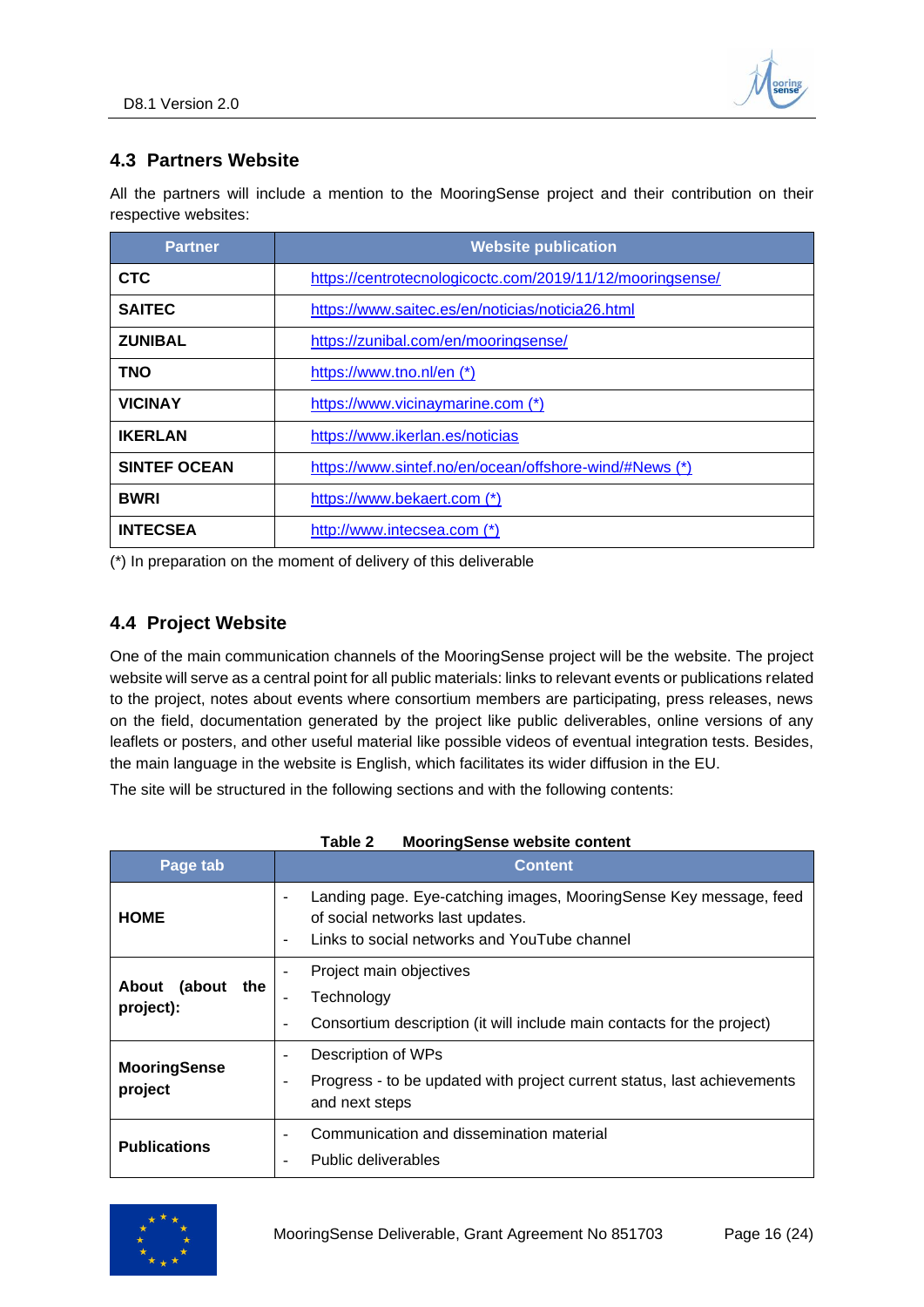

|                        | Green access publications<br>$\overline{\phantom{a}}$                                            |
|------------------------|--------------------------------------------------------------------------------------------------|
|                        | Public datasets                                                                                  |
|                        | Newsletters and communication material<br>$\overline{\phantom{a}}$                               |
|                        | Agenda of congresses, events, workshops related to the MooringSense<br>technologies              |
| <b>Events and News</b> | Self-generated news about the project (updates, advancements, results<br>etc.)                   |
|                        | Twitter, Facebook feeds and other social media captures                                          |
| Contact                | It will include a unique email address (info@mooringsense.eu) and the<br>physical address of CTC |

The domain [www.mooringsense.eu](http://www.mooringsense.eu/) has been registered and the website will be fully available and fully operative on April 2020. The project's website will remain available for at least one year after project's conclusion. Then, the results will be migrated to regular parts of the web communication available to the partners.

### <span id="page-16-0"></span>**4.5 Posters, leaflets and document templates**

Following the visual identity, the following tools will be produced:

- Document templates: Deliverables, PowerPoint presentations, poster template.
- Leaflets and poster: Two versions of leaflets and poster will be produced:
	- $\circ$  An initial version with a description of the main goals of the project, the consortium, the technologies involved and the main results expected.
	- $\circ$  Second version that will be updated along the project duration with the last achievements information.

All these elements will be generated in line with the Communication Guidelines described in section [4.2](#page-13-2) [Communication Guidelines.](#page-13-2)

#### <span id="page-16-1"></span>**4.6 Newsletter**

Periodic newsletters will be sent to target groups and technical public. The service will be part of the project website and will inform all he interested stakeholders during the project lifetime. Newsletters content will include:

- Project status update
- Future events where the consortium will participate
- Future events related with the project developments
- News related to the project topics

### <span id="page-16-2"></span>**4.7 Social Networks**

To increase the impact of the communication strategy, profiles on social networks will be created. Social networks have the power to achieve a multiplier promotional effect on communication activities and will create straight communication channels to interact with the audience. Frequent updates of these channels are expected, in order to guarantee their growth and to achieve a significant number of followers to maximise the impact. The main updates to be published in Social Networks will consists in:

- Inform periodically about the research activity is being carried out.
- Announce the release of public deliverables
- Inform about events (fairs, congress, etc.) where consortium is participating

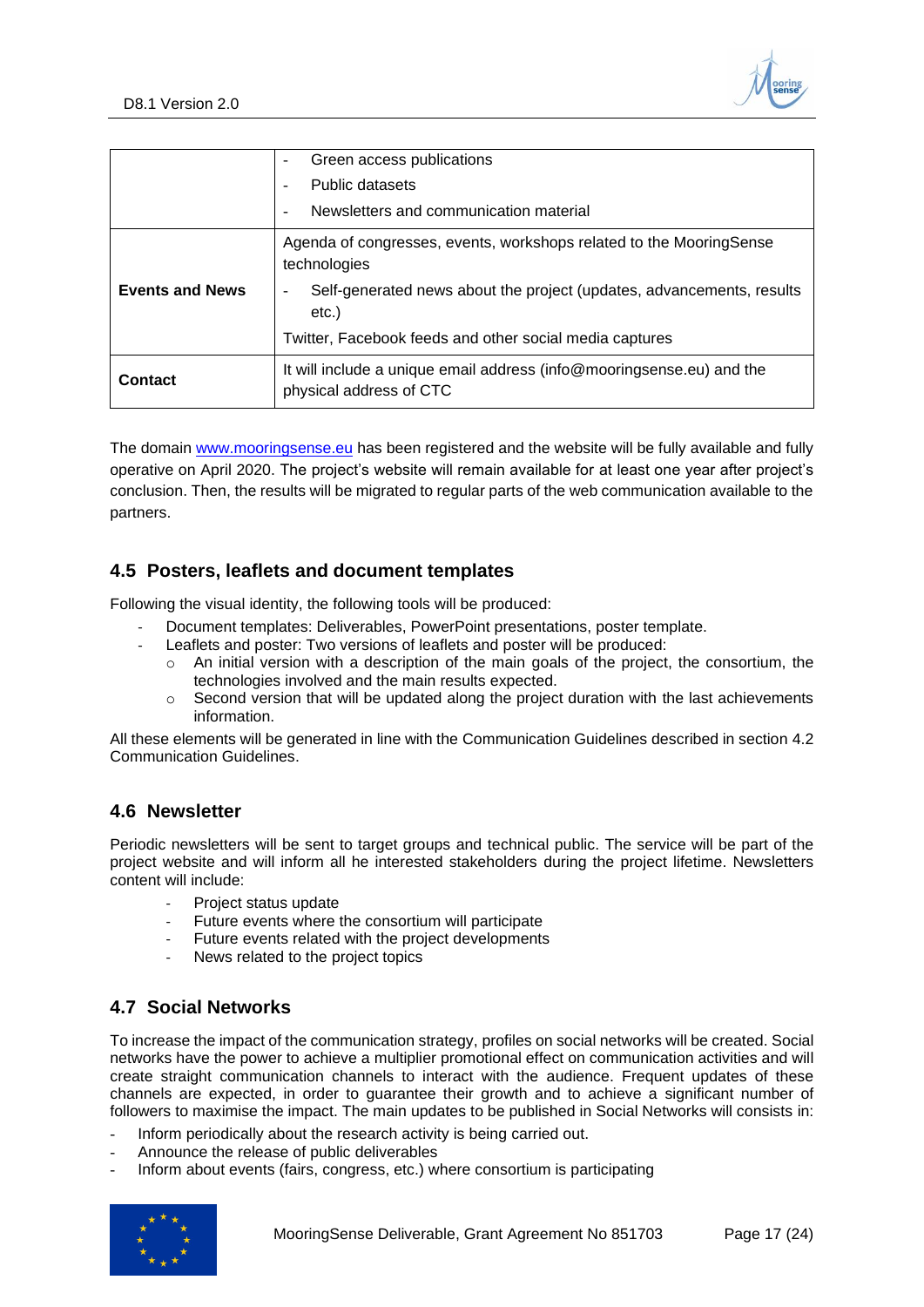

- Inform about main project achievements and dissemination activity
- Photos of project review meetings
- Sharing of FOW important news

| <b>Channel</b>  | Link                                                                                                                                                                                                                                           |  |
|-----------------|------------------------------------------------------------------------------------------------------------------------------------------------------------------------------------------------------------------------------------------------|--|
| <b>FACEBOOK</b> | https://www.facebook.com/MooringSense/                                                                                                                                                                                                         |  |
| <b>TWITTER</b>  | https://twitter.com/MooringSense                                                                                                                                                                                                               |  |
| <b>LINKEDIN</b> | <b>MooringSense Project group</b><br>As a first step, a MooringSense group has<br>been created. The main advantage is that we<br>will take advantage of our professional<br>connections to reach a bigger audience from<br>the very beginning. |  |

Also, the following considerations will be taken into account regarding hashtags and tags:

- **Mandatory:**
	- The use of Hashtags and tags referring to the EU is mandatory
	- The mention of the profiles of involved partners is mandatory (those having active profile).

#### • **Recommended:**

Hashtags of key words related to the publication content are recommended

The following table shows the different social networks and their direct links, as well as the different hashtags to be used:

| <b>Channel</b>  | <b>Mandatory</b>                                                                                                                                                | <b>Recommended</b>                                                                               |
|-----------------|-----------------------------------------------------------------------------------------------------------------------------------------------------------------|--------------------------------------------------------------------------------------------------|
| <b>FACEBOOK</b> | #H2020<br>@EU_H2020<br>@centrotecnologicoCTC<br>@ZunibalSL<br>@TNOresearch<br>@sintefocean<br>@BridonBekaert<br>(SAITEC, IKERLAN and<br>INTECSEA not available) | #mooringsystems<br>$\#O$ &M<br>#offshore<br>#floatingwind<br>#windenergy<br>#integritymanagement |
| <b>TWITTER</b>  | #H2020<br>@EU_H2020<br>@saitecoffshore<br>@zunibal_SL<br>@TNO_nieuws<br>@IKERLAN_official<br>@SINTEF_Ocean<br>@INTECSEA WP                                      | #mooringsystems<br>#O&M<br>#offshore<br>#floatingwind<br>#windenergy<br>#integritymanagement     |

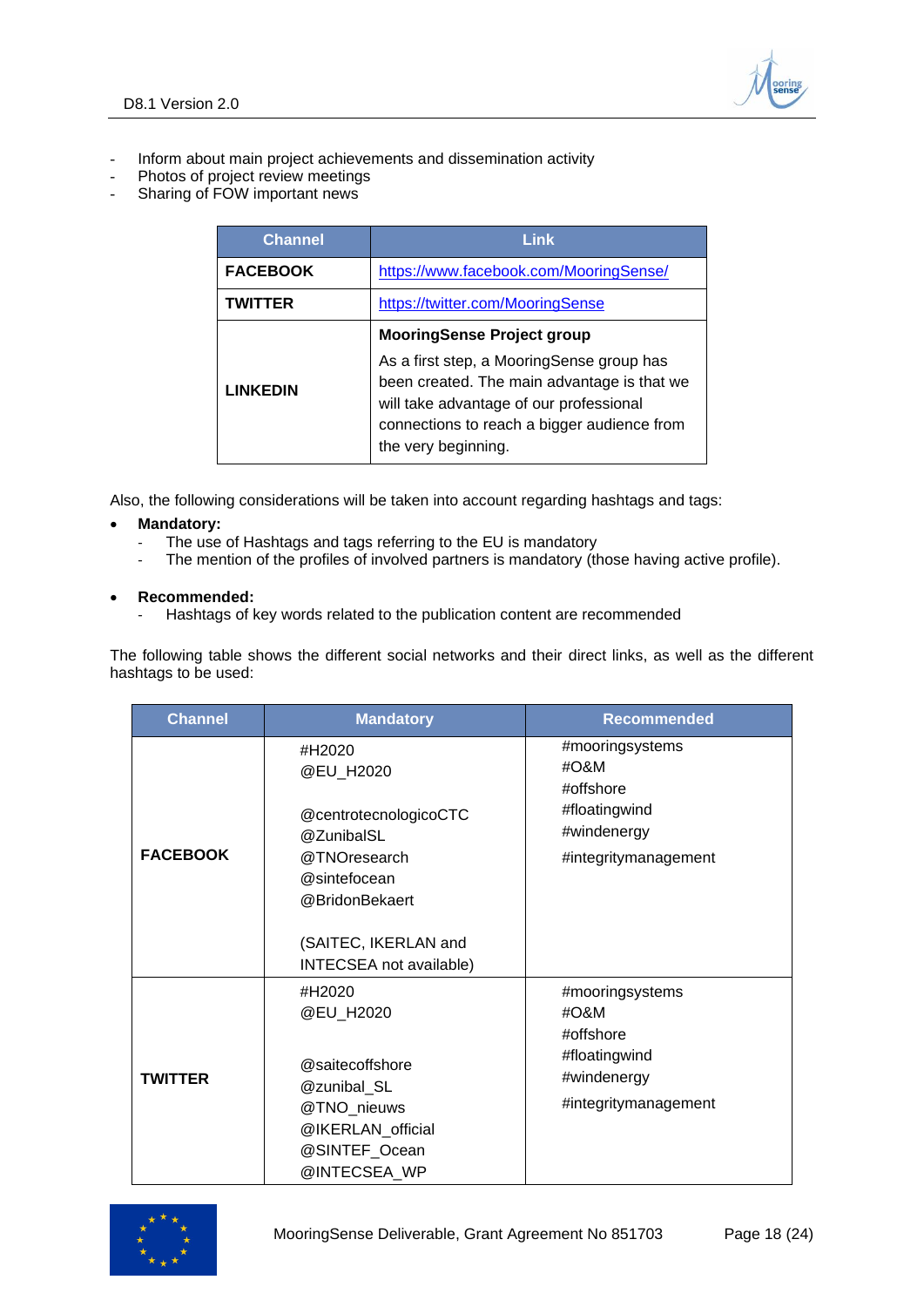

|                 | @BridonBekaert<br>(CTC, VICINAY not available)                                                                                                                                                       |                                                                                                       |
|-----------------|------------------------------------------------------------------------------------------------------------------------------------------------------------------------------------------------------|-------------------------------------------------------------------------------------------------------|
| <b>LINKEDIN</b> | #H2020<br>@EU_H2020<br>@Centro Tecnologico CTC<br>@Saitec Offshore<br>@Zunibal<br>@TNO<br>@Vicinay Marine Innovacion<br>@IKERLAN<br>@Sintef Ocean<br>@Intecsea<br>@Bridon-Bekaert The Ropes<br>Group | #mooringsystems<br>#O&M<br>#offshore<br>#floatingwind<br>#windenergy<br>#sath<br>#integritymanagement |

All the partners will follow the mentioned social networks from their respective organizational accounts and will share and recommend the content to promote the MooringSense networks.

### <span id="page-18-0"></span>**4.8 Videos**

A YouTube channel will be created to allocate the project videos. The videos will have a maximum duration of 3 minutes and will clearly update the general public about the main goals and project achievements. Given that the videos will be addressed to general audience, very simple language will be used and they will include subtitles to enable their diffusion during events or fairs.

At least the following videos are expected:

| Video | Content                                                                                         |
|-------|-------------------------------------------------------------------------------------------------|
|       | Project and consortium presentation<br>Motivation behind the project<br><b>Expected impacts</b> |
|       | Including Water Tank tests images (M22)                                                         |
| 3     | MooringSense solutions integrated and validates (M34)                                           |

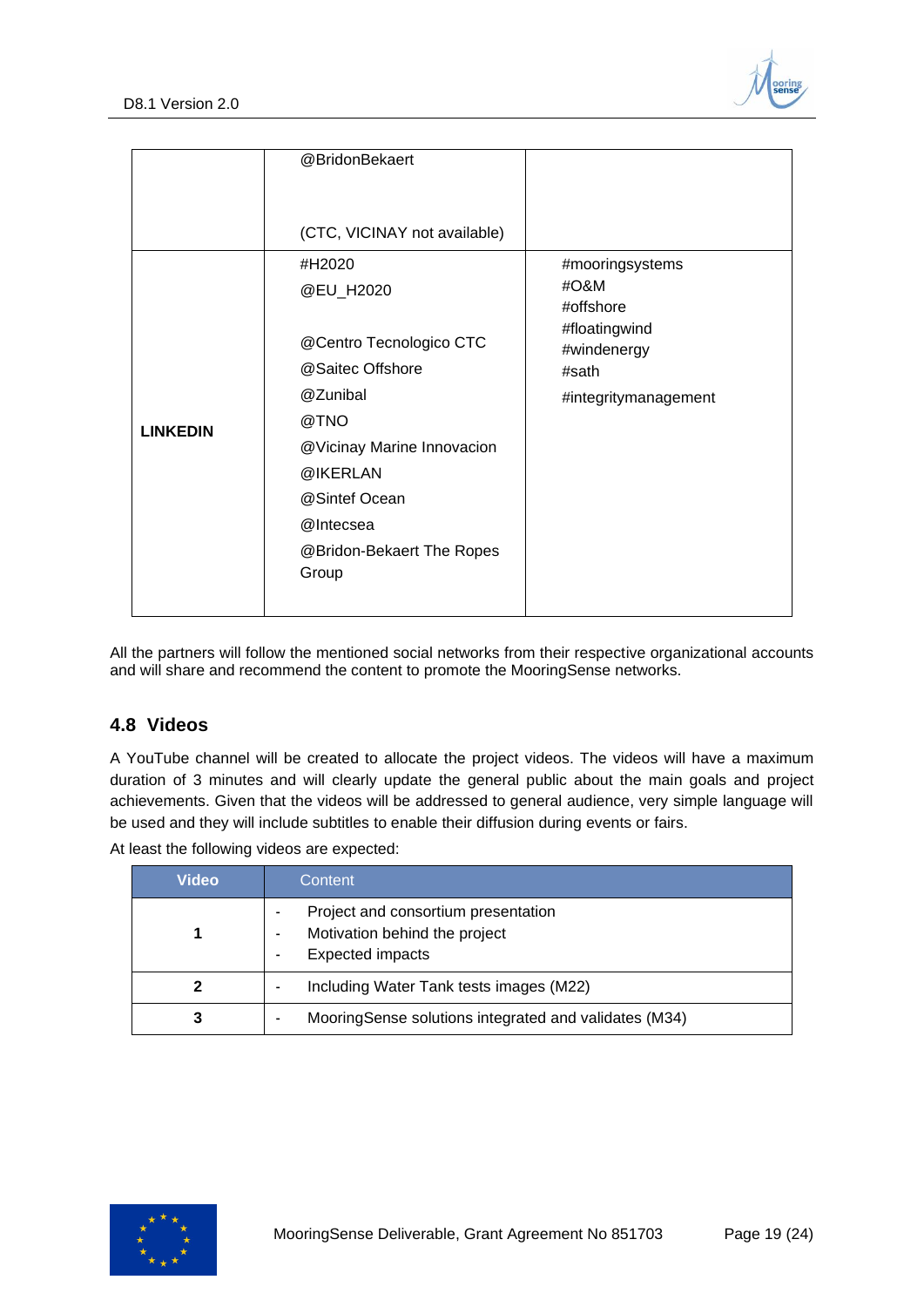

These YouTube video links will be shared using the video showcase EU service<sup>1</sup>. By means of this service, videos are added to the [EU-funded R&I projects YouTube Playlist](https://www.youtube.com/playlist?list=PLvpwIjZTs-LjHDvRTqlyjfLeflXDak5er)<sup>2</sup> and also they are promoted via the social media channels (@EUScienceInnov - Twitter, Facebook, YouTube).

Furthermore, the videos will also be shared through the project social networks.

### <span id="page-19-0"></span>**4.9 Press Releases**

With the spirit of making the consortium members and the project better known by the general public (i.e. European citizens, green organizations, public bodies and scientific community in general), as well as FOW Industry in general, several press releases will be made throughout the duration of the project.

Coinciding with the expected project meetings, press releases will be launched in the following dates, including relevant updates about the status of the project:

| <b>Press Release</b> | <b>Main content</b>                              | Due date month  |
|----------------------|--------------------------------------------------|-----------------|
| PR <sub>1</sub>      | Kick off                                         | M1              |
| PR <sub>2</sub>      | MooringSense Architecture                        | M7              |
| PR <sub>3</sub>      | MooringSense Specification                       | M <sub>12</sub> |
| PR4                  | Validated Numerical Models and Tank Testing Data | M19             |
| PR <sub>5</sub>      | Validated SHM system prototype                   | M24             |
| PR <sub>6</sub>      | <b>Decision Support Tool</b>                     | M30             |
| PR7                  | <b>Validated Test Execution Result</b>           | M36             |

All partners will publish project results in local and international press: press releases, newsletters in magazines and newspapers etc. Moreover, all beneficiaries will use their own communication portals to include the main information about the project and its results.

Furthermore, the following distribution channels will be exploited by the partners to maximize the impact of the press releases generated:

Local agencies

A list of local communication agencies will be created an updated during the project development. Press releases will be also sent to these agencies to maximize the impact and to increase the awareness of European citizens.

- EC's media channels:
	- <https://horizon-magazine.eu/>
	- <https://ec.europa.eu/programmes/horizon2020/en/newsroom/551/>
	- <https://cordis.europa.eu/news/en>

### <span id="page-19-1"></span>**4.10 Workshops**

Three workshops, at least, will be organized and conducted during the course of the project. These workshops will be scheduled and organized as side events at relevant international events or at MooringSense progress meetings.

Some topics has been already identified together with tentative dates:

<sup>2</sup> EU-funded R&I projects Play list <https://www.youtube.com/playlist?list=PLvpwIjZTs-LjHDvRTqlyjfLeflXDak5er>



<sup>1</sup> Calling all EU-funded R&I projects: <http://ec.europa.eu/research/investeuresearch/index.cfm>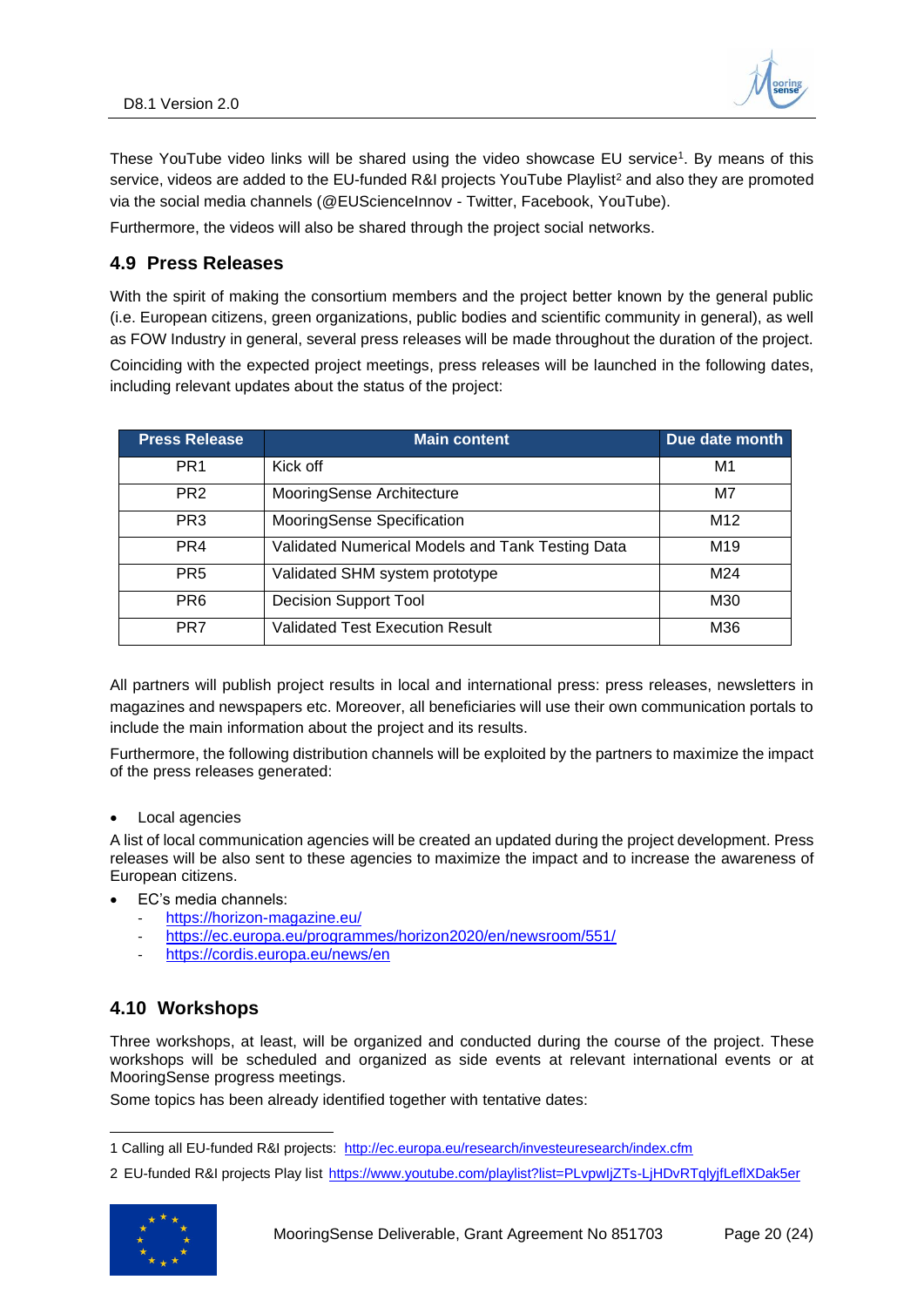

- 1. Mooring system digital twin and model testing (M18)
- 2. Mooring systems integrity management under risk-based approach (M24).
- 3. Virtual mooring line tension measurement and SHM. (M30)
- 4. Final workshop: MooringSense solutions, tools and impacts (M35)

### <span id="page-20-0"></span>**4.11 Publications and participation in events**

Scientific publications and the participation of MooringSense's consortium in international events will be key dissemination activities. However, this kind of activities are able to maximize the impact of communication. A preliminary list of publications and participations in congresses is included below:

|                                                                                                       |                               | <b>Highlights of planned dissemination channels</b>                      |                                         |  |  |  |  |  |  |
|-------------------------------------------------------------------------------------------------------|-------------------------------|--------------------------------------------------------------------------|-----------------------------------------|--|--|--|--|--|--|
| Event/Journal                                                                                         | <b>Countries</b><br>addressed | <b>Type of Audience</b>                                                  | <b>Date</b><br>(planned or<br>expected) |  |  |  |  |  |  |
| Floating<br>Offshore.<br>Wind<br>Turbine<br>Conference                                                | Global                        | <b>Floating Offshore Wind</b>                                            | 2021-2023                               |  |  |  |  |  |  |
| Energy Exhibition<br>Offshore<br>and<br>Conference                                                    | Europe                        | O&G, OW, marine energy                                                   |                                         |  |  |  |  |  |  |
| RINA - Royal Institution of Naval<br>Architects                                                       | Europe                        | Marine vessels and structures                                            | 2023                                    |  |  |  |  |  |  |
| <b>OMAE</b><br>Conference<br>Ocean,<br><b>on</b><br><b>Offshore &amp; Arctic Engineering</b>          | Global                        | offshore<br>Ocean<br>and<br>engineering                                  | 2022                                    |  |  |  |  |  |  |
| <b>OTC</b><br>Offshore<br>$\blacksquare$<br>Technology<br>Conference                                  | Global                        | Offshore energy                                                          | 2021                                    |  |  |  |  |  |  |
| <b>Wind Energy</b>                                                                                    | Global                        |                                                                          | 2023                                    |  |  |  |  |  |  |
| Ocean Engineering. ISSN: 0029-<br>8018                                                                | Global                        | Offshore platforms. Moorings                                             | 2022                                    |  |  |  |  |  |  |
| Applied Ocean Research ISSN 0141-<br>1187                                                             | Global                        | Floating<br>system<br>hydrodynamics                                      | 2023                                    |  |  |  |  |  |  |
| Journal of Ocean Engineering and<br>Marine Energy. ISSN: 2198-6452                                    | Global                        | offshore<br>Coastal<br>and<br>engineering,<br>marine<br>renewable energy | 2023                                    |  |  |  |  |  |  |
| <b>WindEurope</b><br>Conference<br>$\overline{\mathbf{g}}$<br>Exhibition                              | Europe                        | <b>Wind Energy</b>                                                       | 2021-2023                               |  |  |  |  |  |  |
| Environmental<br>Journal<br><b>on</b><br>Degradation of Materials and its<br>Control. ISSN: 0010-938X | Global                        | Corrosion and its control                                                | 2022                                    |  |  |  |  |  |  |
| Marine Structures. ISSN: 0951-<br>8339                                                                | Global                        | Design, fabrication and O&M                                              | 2023                                    |  |  |  |  |  |  |
| <b>GPS Solutions. ISSN 1521-1886</b>                                                                  | Global                        | <b>GNSS solutions</b>                                                    | 2023                                    |  |  |  |  |  |  |
| The Jo. of Navigation. ISSN 1469-<br>7785                                                             | Global                        | Navigation systems                                                       | 2022                                    |  |  |  |  |  |  |
| <b>IAIN</b> Institutes of Navigation                                                                  | Global                        | Navigation systems                                                       | 2023                                    |  |  |  |  |  |  |

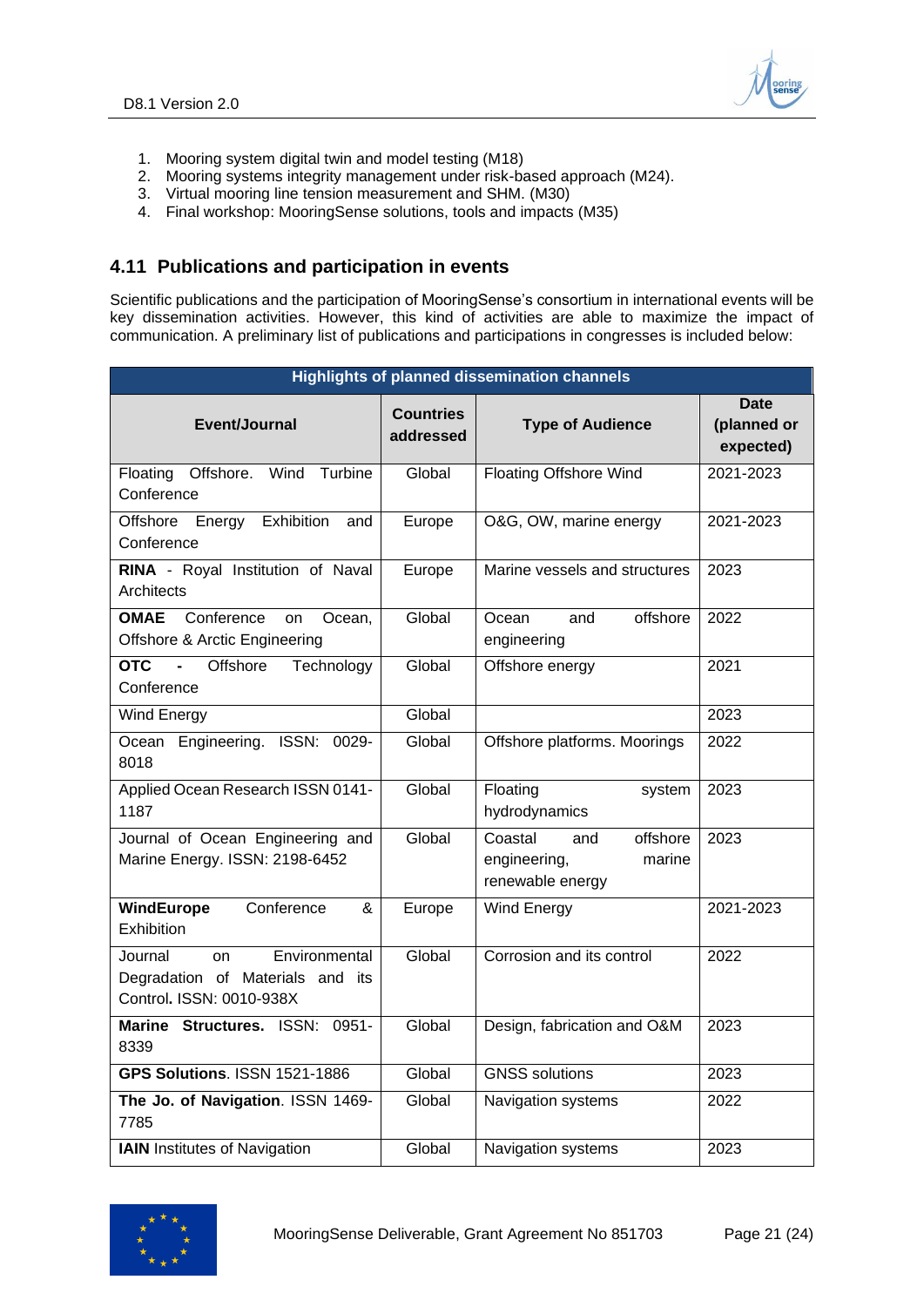

| <b>IEEE/ION-PLANS</b> Position Location<br>and Navigation Symposium | Global | Navigation<br>and<br>systems<br>applications | $\mid$ 2022 |  |  |  |  |
|---------------------------------------------------------------------|--------|----------------------------------------------|-------------|--|--|--|--|
| <b>ICL-GNSS</b> Localization and GNSS                               | Europe | GNSS solutions and systems                   | 2021        |  |  |  |  |
| <b>TORQUE</b>                                                       | Europe | Wind Energy                                  | 2022        |  |  |  |  |
| <b>Wind Energy Science Conference</b>                               | Europe | Wind Energy                                  | 2021, 2023  |  |  |  |  |
| <b>EERA-JP WIND</b>                                                 | Europe | <b>Wind Energy Association</b>               | 2021-2023   |  |  |  |  |

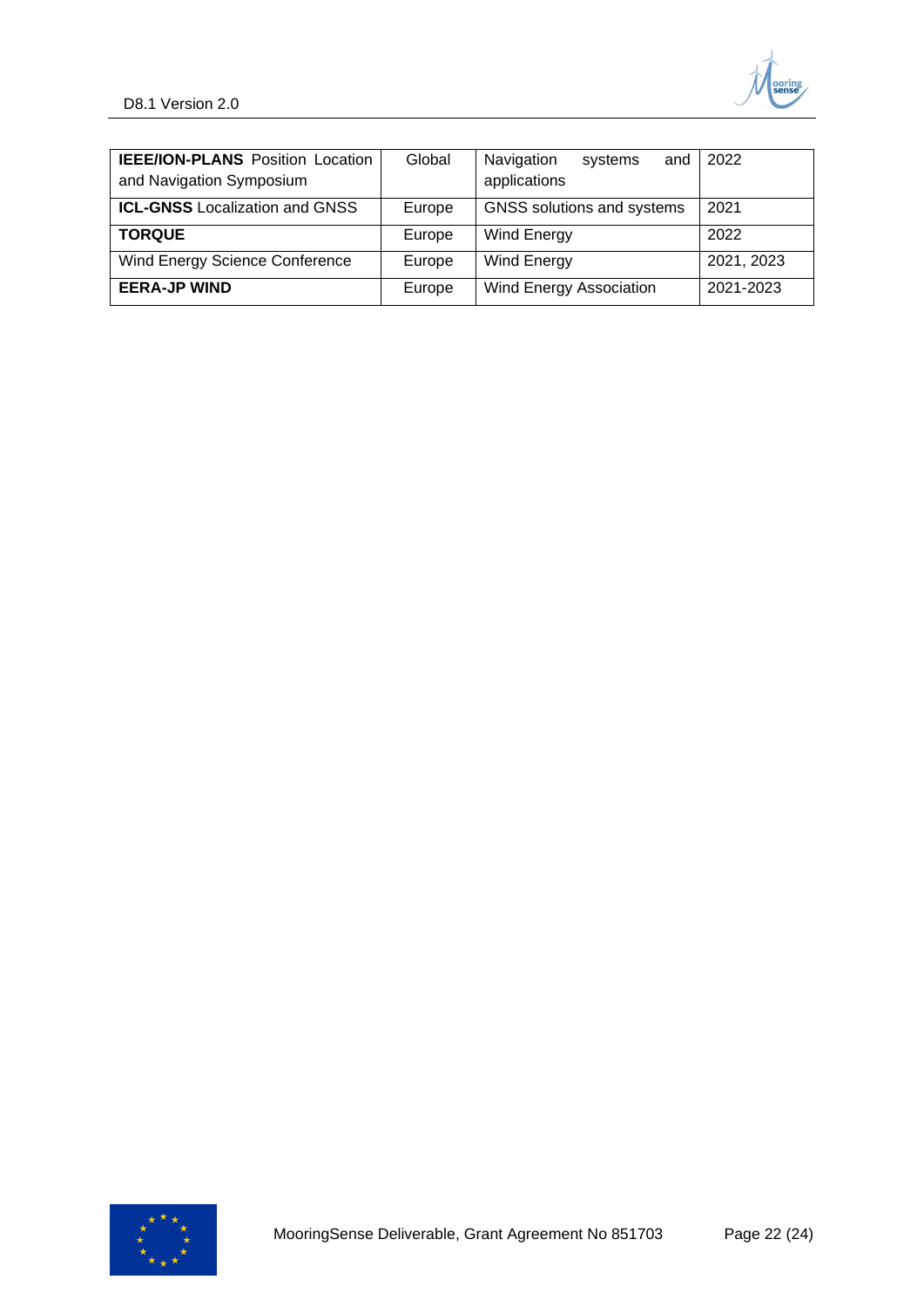

## <span id="page-22-0"></span>**5. Metrics**

Regarding communication activity, measurable target results have been defined:

| <b>Communication</b><br><b>Activity</b> | <b>Channel</b>                                                            | <b>Target Metric</b>      |
|-----------------------------------------|---------------------------------------------------------------------------|---------------------------|
| <b>Visual Identity</b>                  | Logo and templates                                                        | 1 of each                 |
| Website                                 | Project Website                                                           | >5000 visitors            |
| Posters and                             | <b>Posters</b>                                                            | $\geq$ 3                  |
| Leaflets                                | <b>Printed Leaflets</b>                                                   | >500 leaflets distributed |
| <b>Newsletters</b>                      | <b>Newsletters</b>                                                        | $\geq 6$                  |
| Social Networks                         | Facebook                                                                  | >200 followers            |
|                                         |                                                                           | >20 posts                 |
|                                         | Twitter                                                                   | >200 followers            |
|                                         |                                                                           | >20 posts                 |
|                                         | LinkedIn Group                                                            | >100 members              |
|                                         |                                                                           | >20 posts                 |
| Videos                                  | YouTube channel                                                           | $\geq$ 3                  |
| <b>Press Releases</b>                   | Press releases in printed and web<br>media                                | >20                       |
| Workshops                               | Side/parallel events at international<br>conferences or progress meetings | $\geq$ 3                  |
| <b>Advisory Board</b><br>meetings       | Side events during MooringSense<br>progress meetings                      | $\geq$ 3                  |